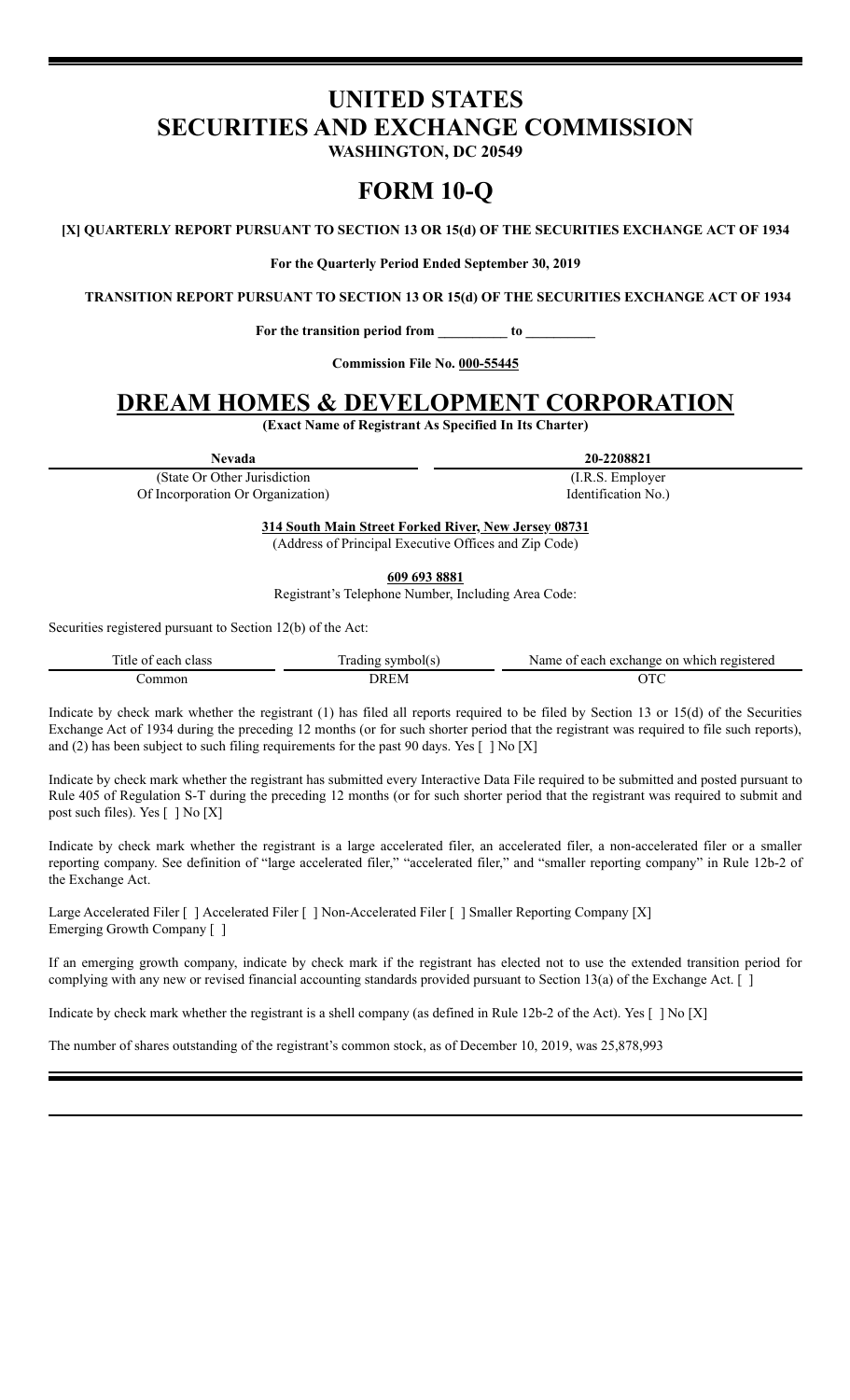### **TABLE OF CONTENTS**

| <b>PART I. FINANCIAL INFORMATION</b>                                               | $F-1$        |
|------------------------------------------------------------------------------------|--------------|
| <b>ITEM 1. FINANCIAL STATEMENTS</b>                                                | $F-1$        |
| <b>Consolidated Balance Sheet</b>                                                  | $F-2$        |
| <b>Consolidated Statements of Operations and Comprehensive Income (Loss)</b>       | $F-3$        |
| <b>Consolidated Statements of Cash Flow</b>                                        | $F-4$        |
| <b>Notes to Consolidated Financial Statements</b>                                  | $F-5$        |
| ITEM 2. MANAGEMENT'S DISCUSSION AND ANALYSIS OF FINANCIAL CONDITION AND RESULTS OF |              |
| <b>OPERATIONS</b>                                                                  | 3            |
| <b>ITEM 3. QUANTITATIVE AND QUALITATIVE DISCLOSURES ABOUT MARKET RISKS</b>         | $\mathbf{7}$ |
| <b>ITEM 4. CONTROLS AND PROCEDURES</b>                                             | 7            |
|                                                                                    |              |
| <b>PART II. OTHER INFORMATION</b>                                                  | 7            |
| ITEM 1. LEGAL PROCEEDINGS                                                          |              |
| <b>ITEM 2. UNREGISTERED SALES OF EQUITY SECURITIES AND USE OF PROCEEDS</b>         |              |
| <b>ITEM 3. DEFAULTS UPON SENIOR SECURITIES AND CONVERTIBLE NOTES</b>               | 8            |
| <b>ITEM 4. MINE SAFETY DISCLOSURES</b>                                             | 8            |
| <b>ITEM 5. OTHER INFORMATION</b>                                                   | 8            |
| <b>ITEM 6. EXHIBITS</b>                                                            | 8            |
| <b>SIGNATURES</b>                                                                  | 9            |
|                                                                                    |              |

2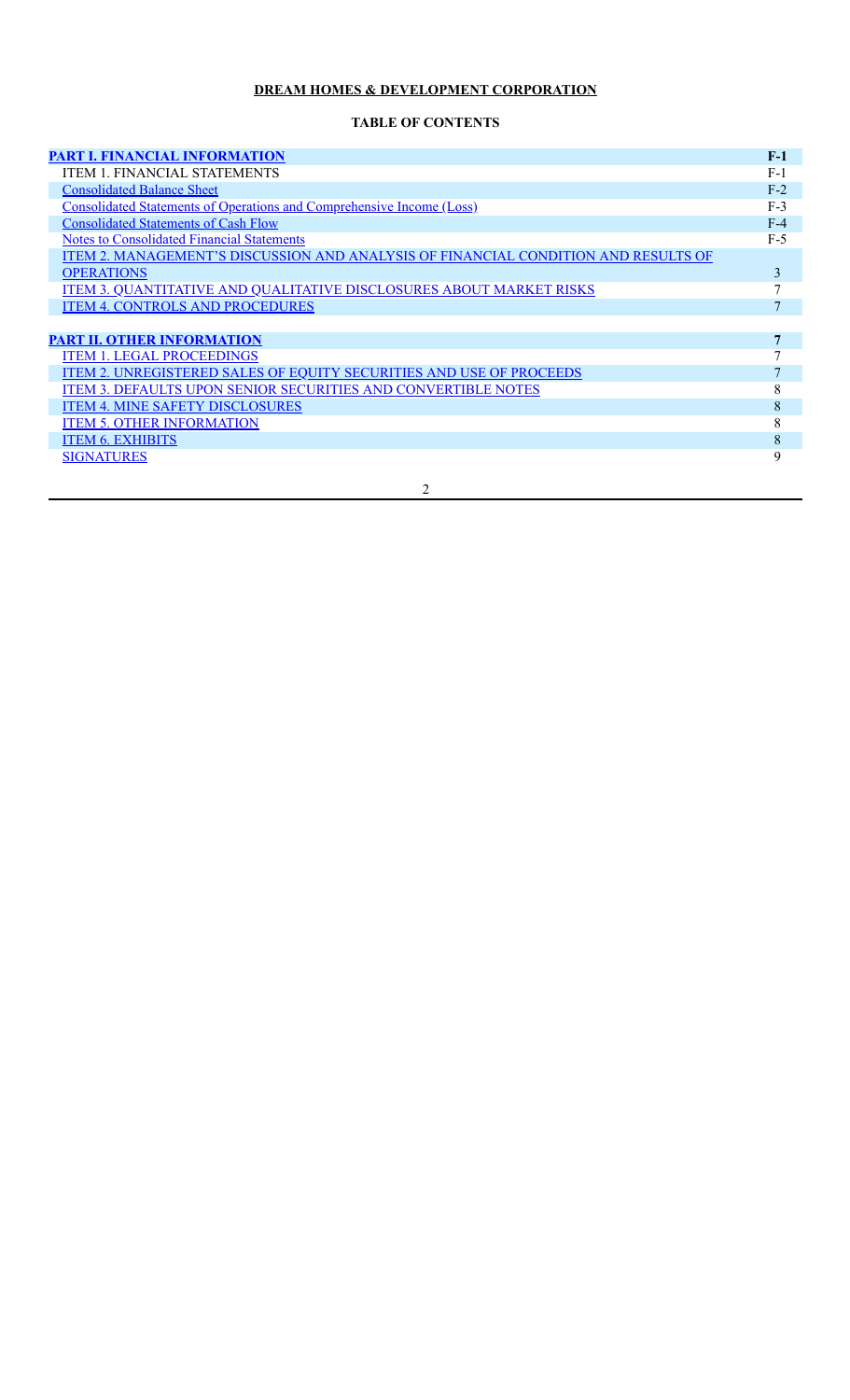### **PART 1 - FINANCIAL INFORMATION**

### DREAM HOMES & DEVELOPMENT CORPORATION

### **CONSOLIDATED BALANCE SHEETS**

<span id="page-2-1"></span><span id="page-2-0"></span>

|                                                                                                                                                             | September 30, 2019<br>Unaudited |             | December 31, 2018 |             |
|-------------------------------------------------------------------------------------------------------------------------------------------------------------|---------------------------------|-------------|-------------------|-------------|
| <b>ASSETS</b>                                                                                                                                               |                                 |             |                   |             |
| <b>CURRENT ASSETS</b>                                                                                                                                       |                                 |             |                   |             |
| Cash                                                                                                                                                        | $\boldsymbol{\mathsf{S}}$       | 54,195      | \$                | 118,687     |
| Accounts receivable, net of allowance for doubtful accounts (\$29,838)                                                                                      |                                 | 333,826     |                   | 349,218     |
| Costs in excess of billings and estimated earnings                                                                                                          |                                 | 47,104      |                   | 105,847     |
| Total current assets                                                                                                                                        |                                 | 435,125     |                   | 573,752     |
| PROPERTY AND EQUIPMENT, net                                                                                                                                 |                                 | 34,154      |                   | 10,731      |
| <b>OTHER ASSETS</b>                                                                                                                                         |                                 |             |                   |             |
| Security deposit                                                                                                                                            |                                 | 2,200       |                   | 2,200       |
| Accounts receivable, net of allowance for doubtful accounts (\$43,000)                                                                                      |                                 | 32,000      |                   | 32,000      |
| Deposits and costs coincident to acquisition of land for Development                                                                                        |                                 | 575,482     |                   | 360,967     |
| Total assets                                                                                                                                                | \$                              | 1,078,961   | \$                | 979,650     |
| LIABILITIES AND STOCKHOLDERS' EQUITY                                                                                                                        |                                 |             |                   |             |
| <b>CURRENT LIABILITIES</b>                                                                                                                                  |                                 |             |                   |             |
| Accounts payable and accrued expenses                                                                                                                       | \$                              | 494,750     | \$                | 317,634     |
| Billings in excess of costs and estimated earnings                                                                                                          |                                 | 55,605      |                   | 254,208     |
| Accrued income taxes                                                                                                                                        |                                 | 36,731      |                   | 21,525      |
| Loans payable                                                                                                                                               |                                 |             |                   | 20,000      |
| Loans payable to related parties                                                                                                                            |                                 | 54,352      |                   | 52,243      |
| Total current liabilities                                                                                                                                   |                                 | 641,438     |                   | 665,610     |
| <b>STOCKHOLDERS' EQUITY</b>                                                                                                                                 |                                 |             |                   |             |
| Preferred stock; 5,000,000 shares authorized, \$.001 par value, as of September<br>30, 2019 and December 31, 2018, there are no shares outstanding          |                                 |             |                   |             |
| Common stock; 70,000,000 shares authorized, \$.001 par value, as of September<br>30, 2019 and December 31, 2018, there are 25,878,993 and 24,200,953 shares |                                 |             |                   |             |
| outstanding, respectively; and 16,000 shares committed not yet issued at                                                                                    |                                 |             |                   |             |
| December 31, 2018 respectively                                                                                                                              |                                 | 25,879      |                   | 24,201      |
| Additional paid-in capital                                                                                                                                  |                                 | 1,868,504   |                   | 1,671,988   |
| Accumulated deficit                                                                                                                                         |                                 | (1,456,860) |                   | (1,382,149) |
| Total stockholders'equity                                                                                                                                   |                                 | 437,523     |                   | 314,040     |
| Total liabilities and stockholders' equity                                                                                                                  | \$                              | 1,078,961   | \$                | 979,650     |

*The accompanying notes are an integral part of these financial statements*.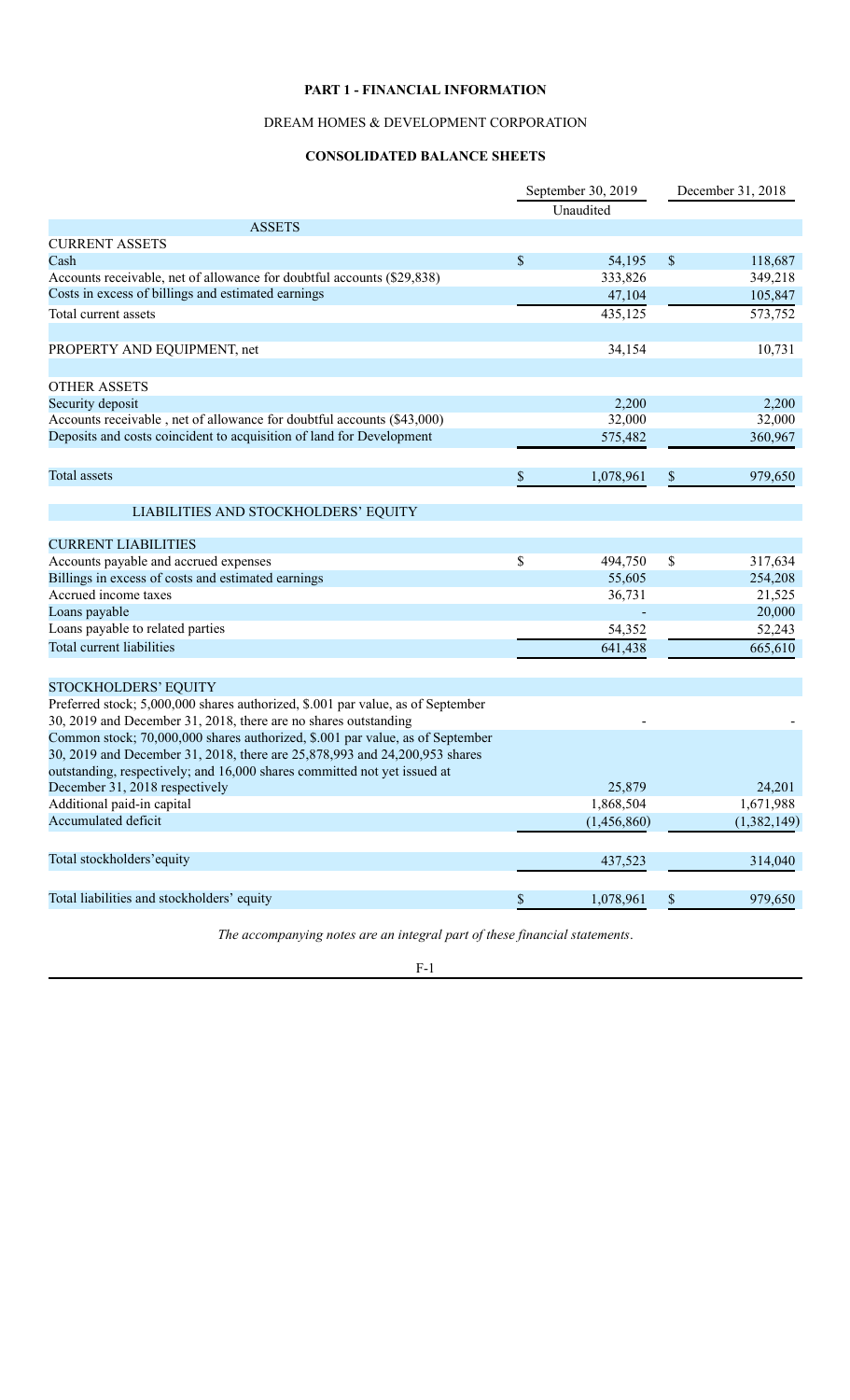### **CONSOLIDATED STATEMENTS OF OPERATIONS**

<span id="page-3-0"></span>

|                                                                                                                     | Nine months ended<br>September 30, 2019<br>Unaudited |            | Nine months ended<br>September 30, 2018 |            |
|---------------------------------------------------------------------------------------------------------------------|------------------------------------------------------|------------|-----------------------------------------|------------|
|                                                                                                                     |                                                      |            |                                         | Unaudited  |
| Revenue:                                                                                                            |                                                      |            |                                         |            |
| Construction contracts                                                                                              | \$                                                   | 2,095,417  | \$                                      | 1,927,457  |
| Total revenue                                                                                                       |                                                      | 2,095,417  |                                         | 1,927,457  |
| Cost of construction contracts                                                                                      |                                                      | 1,399,922  |                                         | 1,179,785  |
| Gross profit                                                                                                        |                                                      | 695,495    |                                         | 747,672    |
| <b>Operating Expenses:</b>                                                                                          |                                                      |            |                                         |            |
| Selling, general and administrative, including stock based compensation of \$<br>110,194 and \$86,774, respectively |                                                      | 760,954    |                                         | 700,535    |
| Depreciation expense                                                                                                |                                                      | 4,576      |                                         | 3,684      |
| Total operating expenses                                                                                            |                                                      | 765,530    |                                         | 704,219    |
| Income (loss) from operations                                                                                       |                                                      | (70, 035)  |                                         | 43,453     |
| Other expenses (income):                                                                                            |                                                      |            |                                         |            |
| Cancellation of debt                                                                                                |                                                      | (12,000)   |                                         |            |
| Interest expense                                                                                                    |                                                      | 1,470      |                                         |            |
| Total other expenses (income)                                                                                       |                                                      | (10, 530)  |                                         |            |
| Net income (loss) before income taxes                                                                               |                                                      | (59, 505)  |                                         | 43,453     |
| Provision for income tax (expense)                                                                                  |                                                      | (15,206)   |                                         |            |
| Net income (loss)                                                                                                   | \$                                                   | (74, 711)  | \$                                      | 43,453     |
| Basic and diluted income (loss) per common share                                                                    | \$                                                   | (.00)      | $\mathbb{S}$                            | .00        |
| Weighted average common shares outstanding-basic and diluted                                                        |                                                      | 24,915,346 |                                         | 24,200,953 |

*The accompanying notes are an integral part of these financial statement*.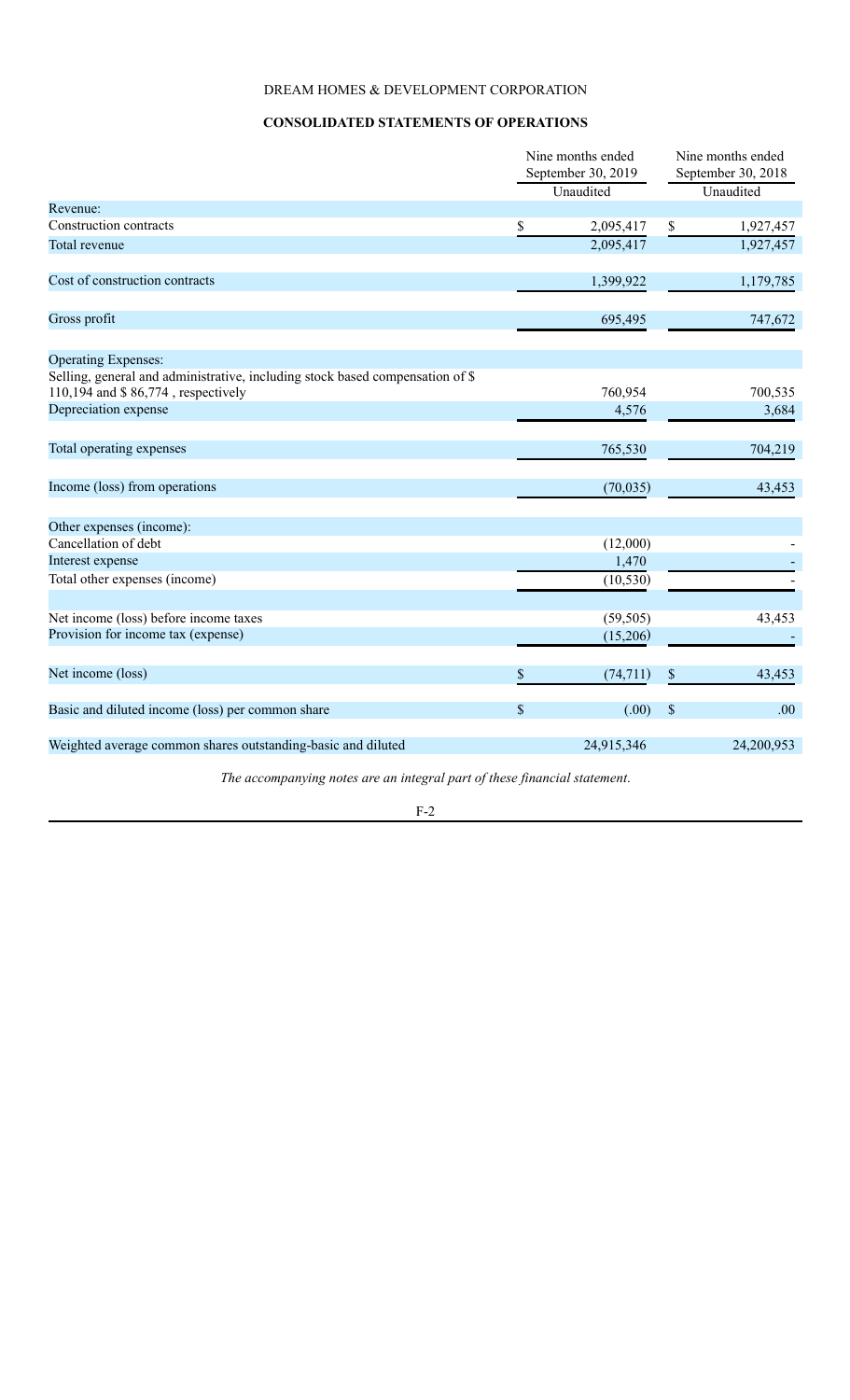### **CONSOLIDATED STATEMENTS OF OPERATIONS**

|                                                                                                              | Three months ended              |            | Three months ended |                                 |
|--------------------------------------------------------------------------------------------------------------|---------------------------------|------------|--------------------|---------------------------------|
|                                                                                                              | September 30, 2019<br>Unaudited |            |                    | September 30, 2018<br>Unaudited |
| Revenue:                                                                                                     |                                 |            |                    |                                 |
| Construction contracts                                                                                       | \$                              | 551,770    | \$                 | 627,980                         |
| Total revenue                                                                                                |                                 | 551,770    |                    | 627,980                         |
|                                                                                                              |                                 |            |                    |                                 |
| Cost of construction contracts                                                                               |                                 | 382,944    |                    | 472,593                         |
| Gross profit                                                                                                 |                                 | 168,826    |                    | 155,387                         |
| <b>Operating Expenses:</b>                                                                                   |                                 |            |                    |                                 |
| Selling, general and administrative, including stock based compensation of \$0<br>and \$18,798, respectively |                                 | 201,902    |                    | 98,344                          |
| Depreciation expense                                                                                         |                                 | 1,653      |                    | 1,228                           |
| Total operating expenses                                                                                     |                                 | 203,555    |                    | 99,572                          |
|                                                                                                              |                                 |            |                    |                                 |
| Income (loss) from operations                                                                                |                                 | (34, 729)  |                    | 55,815                          |
| Other expenses (income):                                                                                     |                                 |            |                    |                                 |
| Interest expense                                                                                             |                                 |            |                    |                                 |
| Cancellation of debt                                                                                         |                                 |            |                    |                                 |
| Total other expenses (income)                                                                                |                                 |            |                    |                                 |
| Net income before income taxes                                                                               |                                 | (34, 729)  |                    | 55,815                          |
| Provision for income tax benefit (expense)                                                                   |                                 | 10,420     |                    |                                 |
| Net income                                                                                                   | \$                              | (24, 309)  | $\mathbb S$        | 55,815                          |
| Basic and diluted income per common share                                                                    | \$                              | .00        | $\$$               | .01                             |
| Weighted average common shares outstanding-basic and diluted                                                 |                                 | 25,878,993 |                    | 24,200,953                      |
| The accompanying notes are an integral part of these financial statement.                                    |                                 |            |                    |                                 |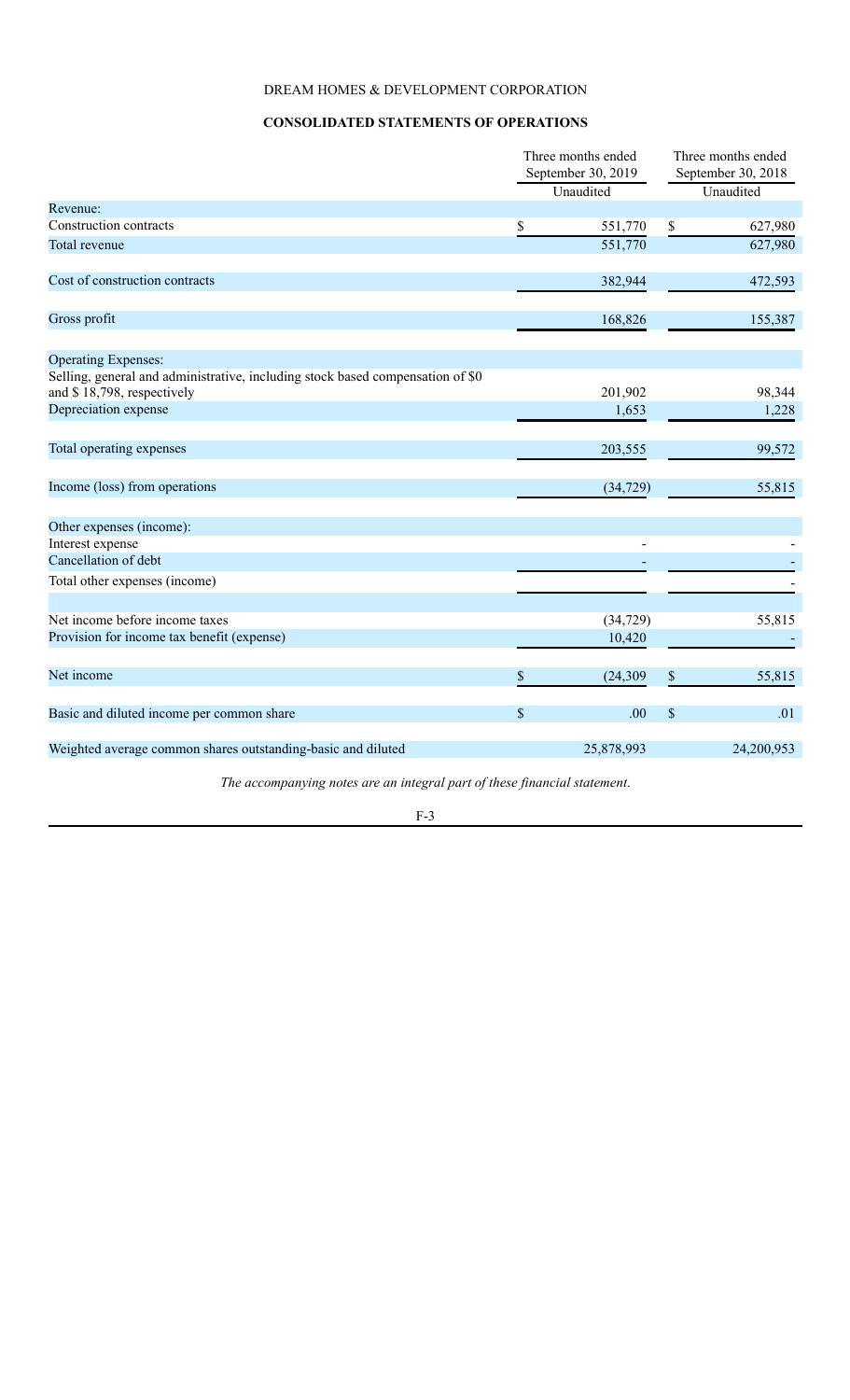### **CONSOLIDATED STATEMENTS OF CASH FLOWS**

<span id="page-5-0"></span>

|                                                                           |                           | Nine months ended<br>September 30, 2019 | Nine months ended<br>September 30, 2018 |  |
|---------------------------------------------------------------------------|---------------------------|-----------------------------------------|-----------------------------------------|--|
| Net income (loss)                                                         | <sup>\$</sup>             | (74, 711)                               | 43,453<br><sup>\$</sup>                 |  |
| Adjustments to reconcile net income (loss) to net cash provided (used) in |                           |                                         |                                         |  |
| operating activities:                                                     |                           |                                         |                                         |  |
| Depreciation expense                                                      |                           | 4,576                                   | 3,685                                   |  |
| Write-off on deposits and acquisition of land                             |                           | 28,102                                  |                                         |  |
| Stock-based compensation                                                  |                           | 110,194                                 | 86,774                                  |  |
| Write-off of note payable                                                 |                           | (12,000)                                |                                         |  |
| Changes in operating assets and liabilities:                              |                           |                                         |                                         |  |
| Accounts receivable                                                       |                           | 15,392                                  | (27,003)                                |  |
| Costs in excess of billings and estimated earnings                        |                           | 58,743                                  | (119,014)                               |  |
| Accounts payable and accrued liabilities                                  |                           | 177,116                                 | (74, 640)                               |  |
| Accrued income tax                                                        |                           | 15,206                                  |                                         |  |
| Billings in excess of costs and estimated earnings                        |                           | (198, 603)                              | 34,973                                  |  |
| Net cash provided in operating activities                                 |                           | 124,015                                 | (51, 772)                               |  |
| <b>INVESTING ACTIVITIES</b>                                               |                           |                                         |                                         |  |
| Purchase of vehicles                                                      |                           | (28,000)                                |                                         |  |
| Deposit and costs coincident to acquisition of land for development       |                           | (184, 120)                              | (98, 411)                               |  |
| Net cash (used) in investing activities                                   |                           | (212, 120)                              | (98, 411)                               |  |
| <b>FINANCING ACTIVITIES</b>                                               |                           |                                         |                                         |  |
| Payments on loans to related parties                                      |                           | (17,314)                                |                                         |  |
| Proceeds from related parties                                             |                           | 40,927                                  | 40,000                                  |  |
| Proceeds from loans                                                       |                           | ÷.                                      | 20,000                                  |  |
| Proceeds from sale of common stock                                        |                           |                                         | 11,400                                  |  |
| Net cash provided by financing activities                                 |                           | 23,613                                  | 71,400                                  |  |
|                                                                           |                           |                                         |                                         |  |
| NET INCREASE (DECREASE) IN CASH                                           |                           | (64, 492)                               | (78, 783)                               |  |
| CASH BALANCE, BEGINNING OF PERIOD                                         |                           | 118,687                                 | 244,684                                 |  |
| CASH BALANCE, END OF PERIOD                                               | \$                        | 54,195                                  | \$<br>165,901                           |  |
| Supplemental Disclosures of Cash Flow Information:                        |                           |                                         |                                         |  |
| Interest paid                                                             | $\boldsymbol{\mathsf{S}}$ | 1,470                                   | $\boldsymbol{\mathsf{S}}$               |  |
| Income taxes paid                                                         | \$                        |                                         | \$                                      |  |
| Non-Cash Investing and Financing Activities:                              |                           |                                         |                                         |  |
| Issuance of 1,100,000 shares of common stock for debt reduction           | $\boldsymbol{\mathsf{S}}$ | 110,000                                 | \$                                      |  |

*The accompanying notes are an integral part of these financial statements*.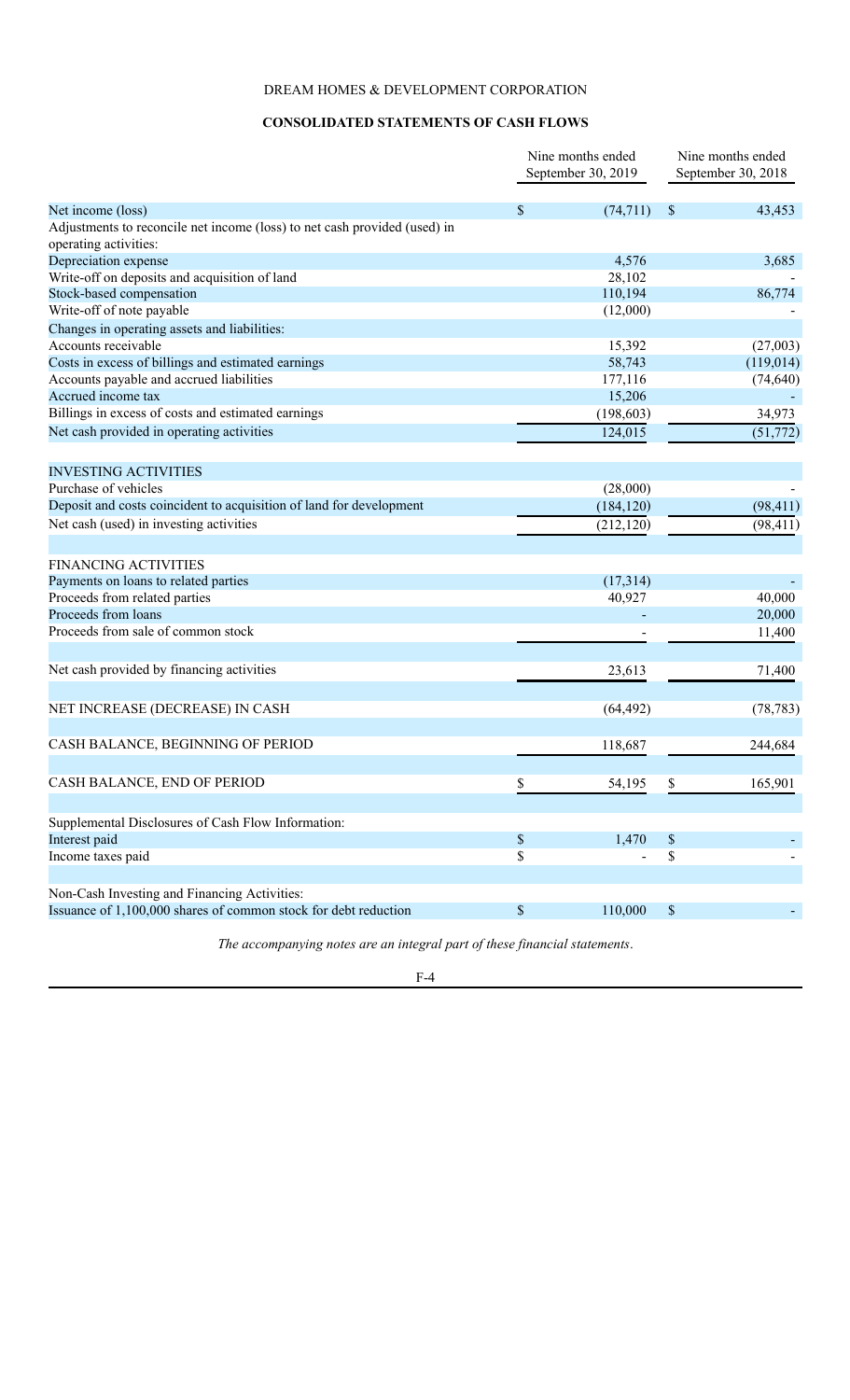# **DREAM HOMES & DEVELOPMENT CORPORATION NOTES TO THE CONSOLIDATED FINANCIAL STATEMENTS**

Nine Months Ended September 30, 2019 and 2018 (Unaudited)

#### <span id="page-6-0"></span>**Note 1 - Significant Accounting Policies**

#### Nature of Operations

Dream Homes & Development Corporation is a regional builder and developer of new single-family homes and subdivisions, as well as a market leader in coastal construction, elevation and mitigation. In the five years that have passed since Superstorm Sandy flooded 30,000 owner-occupied homes, Dream Homes has helped hundreds of homeowners to rebuild or raise their homes to comply with new FEMA requirements.

In addition to the coastal construction market, Dream Homes will continue to pursue opportunities in new single and multi-family home construction, with 4 new developments totaling 123 units under contract and in development. Dream Homes' operations will include the development and sale of a variety of residential communities, including construction of semi-custom homes, entry-level and first time move-up single-family and multi-family homes.

In addition to the New Jersey market, the Company, through its Dream Building LLC subsidiary, has become licensed in Florida to pursue recent opportunities for elevation, restoration, renovation and new construction brought about by the damage caused by recent hurricanes. Initial markets to be targeted are located primarily in the southwest portion of the state, between Naples and Cape Coral.

In addition to the Company's construction operations, the Company holds a bi-monthly "Dream Homes Nearly Famous Rebuilding Seminar", and publishes an informational blog known as the "Dream Homes Rebuilding Blog". The Rebuilding Seminar is an educational tool for homeowners who need rebuilding or renovations. This seminar has been presented steadily since early 2013, and is designed to educate and assist homeowners in deciphering the confusion about planning and executing complex residential construction projects. A professional team attends each seminar and presents on a diverse variety of topics, including expert advice from architects, engineers, finance people, attorneys, project managers, elevation professionals and builder/general contractors. The "Dream Homes Rebuilding Blog" is an educational platform written by Vincent Simonelli, which offers comprehensive advice on all aspects of construction, finance, development and real estate. The Blog is located at http://blog.dreamhomesltd.com.

#### **History**

Dream Homes & Development Corporation was originally incorporated as The Virtual Learning Company, Inc. ("Virtual Learning") on January 6, 2009 as a Nevada corporation with 75,000,000 shares of capital stock authorized, of which 70,000,000 shares are common shares (\$.001 par value), and 5,000,000 shares are preferred shares (\$.001 par value).

On August 19, 2016, Virtual Learning acquired 4.5% of Dream Homes, Ltd. ("DHL"), 100% of Dream Building, LLC ("DBL") , a wholly owned subsidiary of DHL, and use of all construction licensing and registrations held by Atlantic Northeast Construction LLC ("ANCL"), a wholly owned subsidiary of DHL, in exchange for the issuance of 2,225,000 shares of Virtual Learning common stock to DHL at an agreed price of \$.05 per common share.

The majority stockholder and chief executive officer of DHL was also the controlling stockholder and chief executive officer of Virtual Learning. As Virtual Learning and DHL were entities under common control, the acquired assets were reflected by Virtual Learning at DHL's \$0 carrying amount on the date of transfer pursuant to Accounting Standards Codification ("ASC") 805-50-30-5.

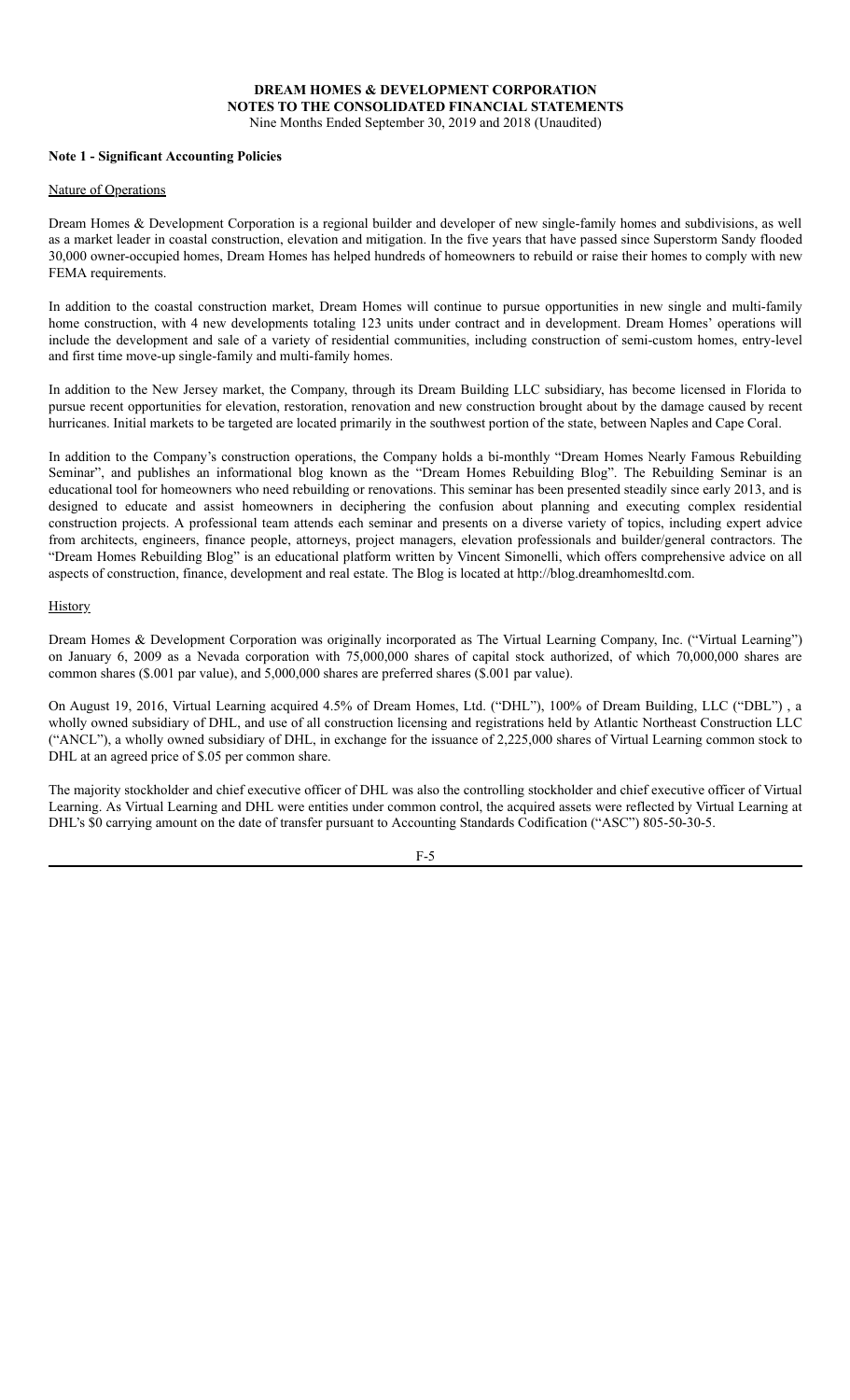From August 19, 2016 to August 23, 2016, Virtual Learning acquired the rights to complete 6 in process construction contracts of ANCL in exchange for the issuance of 2,287,367 shares of Virtual Learning common stock to DHL at an agreed price of \$.05 per common share for those ANCL contracts. As Virtual Learning and DHL were entities under common control, the acquired rights were reflected at DHL's \$0 carrying amount on the date of transfer pursuant to ASC 805-50-30-5.

Due to the Company's change in focus to its construction business, the Company wrote off the remaining unamortized capitalized curriculum development costs of \$20,534 at December 31, 2016.

On March 14, 2017, Virtual Learning changed its name to Dream Homes & Development Corporation ("DHDC"). DHDC maintains a web site at www.dreamhomesltd.com as well as a blog, located at http://blog.dreamhomesltd.com.

#### **Interim Financial Statements**

The accompanying unaudited financial statements have been prepared in accordance with accounting principles generally accepted in the United States of America and the rules and regulations of the United States Securities and Exchange Commission for interim financial information and with the instructions to Form 10-Q and Article 8 of Regulation S-X. Accordingly, they may not include all the information and footnotes necessary for a comprehensive presentation of financial position, results of operations or cash flows. It is management's opinion, however, that all material adjustments (consisting of normal recurring adjustments) have been made which are necessary for a fair financial statement presentation.

The unaudited interim financial statements should be read in conjunction with the Company's Annual Report filed on Form 10-K for the year ended December 31, 2018, which contains the financial statements and notes thereto, together with Management's Discussion and Analysis of Financial Conditions and Results of Operations, for the year ended December 31, 2018. Operating results for the nine months ended September 30, 2019 are not necessarily indicative of the results to be expected for the year ending December 31, 2019.

### **Principles of Consolidation**

The consolidated financial statements include the accounts of DHDC and its wholly owned subsidiary DBL (collectively, the "Company"). All intercompany balances and transactions have been eliminated in consolidation.

#### **Property and Equipment**

Property and equipment is stated at cost less accumulated depreciation. Depreciation is provided using the straight-line method over an estimated useful life of five years. Repairs and maintenance costs are expensed as incurred, and renewals and betterments are capitalized.

#### **Use of Estimates**

The preparation of financial statements in conformity with accounting principles generally accepted in the United States of America requires management to make estimates and assumptions that affect the amounts reported and disclosed in the financial statements and the accompanying notes. Actual results could differ materially from these estimates.

#### **Fair Value of Financial Instruments**

Fair value is defined as the price that we would receive to sell an asset or pay to transfer a liability (an exit price) in an orderly transaction between market participants on the measurement date. In determining fair value, GAAP establishes a three-level hierarchy used in measuring fair value, as follows:

● Level 1 inputs are quoted prices available for identical assets and liabilities in active markets.

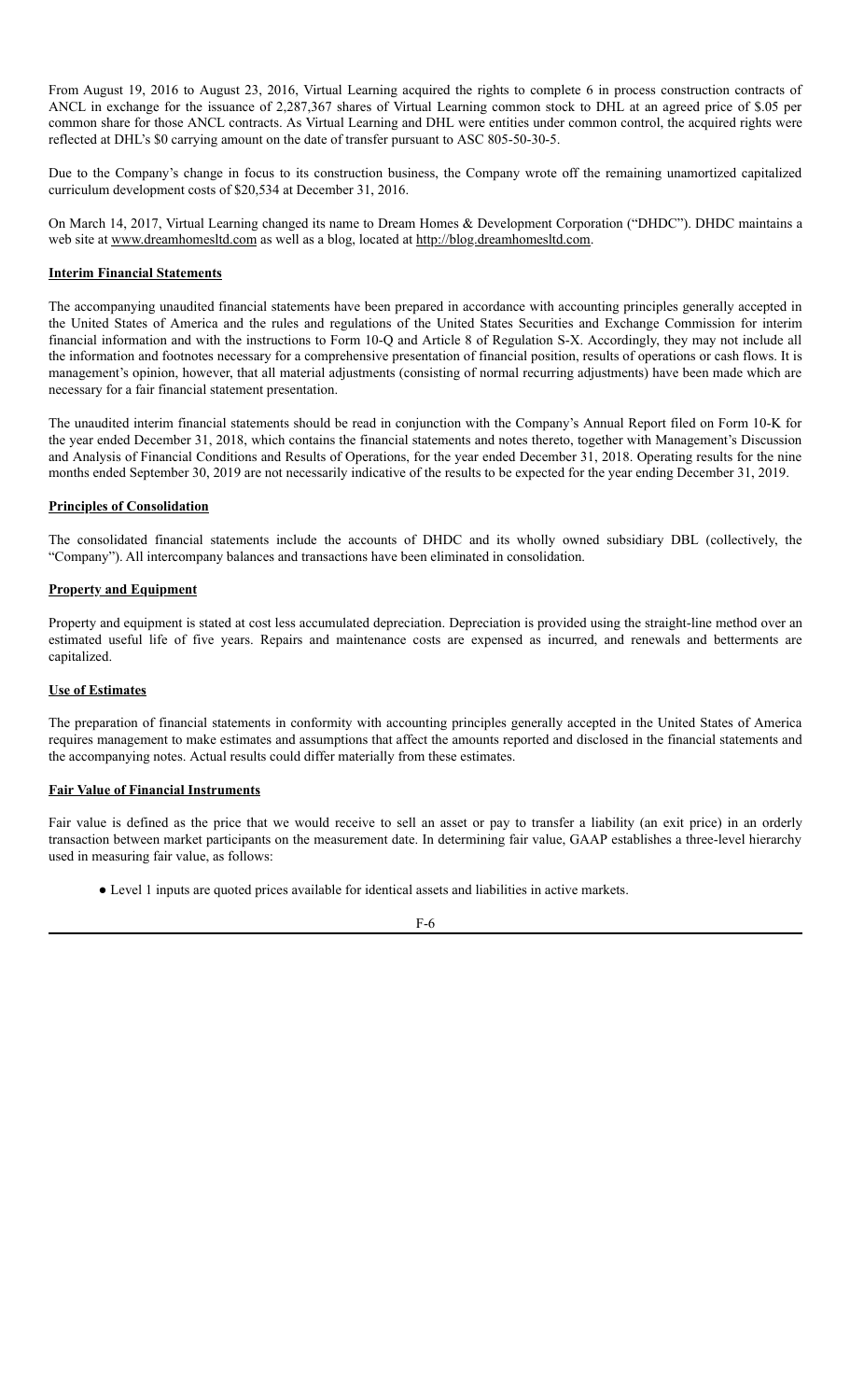● Level 2 inputs are observable for the asset or liability, either directly or indirectly, including quoted prices for similar assets and liabilities in active markets or other inputs that are observable or can be corroborated by observable market data.

● Level 3 inputs are less observable and reflect our own assumptions.

Our financial instruments consist of cash and cash equivalents, accounts receivable, accounts payable and accrued expenses and loans payable to related parties. The carrying amount of cash and cash equivalents, accounts receivable, accounts payable and accrued expenses, and loans payable to related parties approximates fair value because of their short maturities.

### **Construction Contracts**

Revenue recognition:

The Company recognizes construction contract revenue using the percentage-of-completion method, based primarily on contract cost incurred to date compared to total estimated contract cost. Cost of revenue includes an allocation of depreciation, amortization and general overhead cost. Changes to total estimated contract cost or losses, if any, are recognized in the period in which they are determined.

The Company generally provides limited warranties for work performed under its construction contracts with periods typically extending for a limited duration following substantial completion of the Company's work on a project.

The Company classifies construction-related receivables and payables that may be settled in periods exceeding one year from the balance sheet date, if any, as current assets and liabilities consistent with the length of time of its project operating cycle. For example:

- Costs and estimated earnings in excess of billings represent the excess of contract costs and profits (or contract revenue) over the amount of contract billings to date and are classified as a current asset.
- Billings in excess of costs and estimated earnings represent the excess of contract billings to date over the amount of contract costs and profits (or contract revenue) recognized to date and are classified as a current liability.

Costs and estimated earnings in excess of billings result when either: 1) costs are incurred related to certain claims and unapproved change orders, or 2) the appropriate contract revenue amount has been recognized in accordance with the percentage-of-completion accounting method, but a portion of the revenue recorded cannot be billed currently due to the billing terms defined in the contract. Claims occur when there is a dispute regarding both a change in the scope of work and the price associated with that change. Unapproved change orders occur when there is a dispute regarding only the price associated with a change in scope of work. For both claims and unapproved change orders, the Company recognizes revenue, but not profit, when it is determined that recovery of incurred cost is probable and the amounts can be reliably estimated.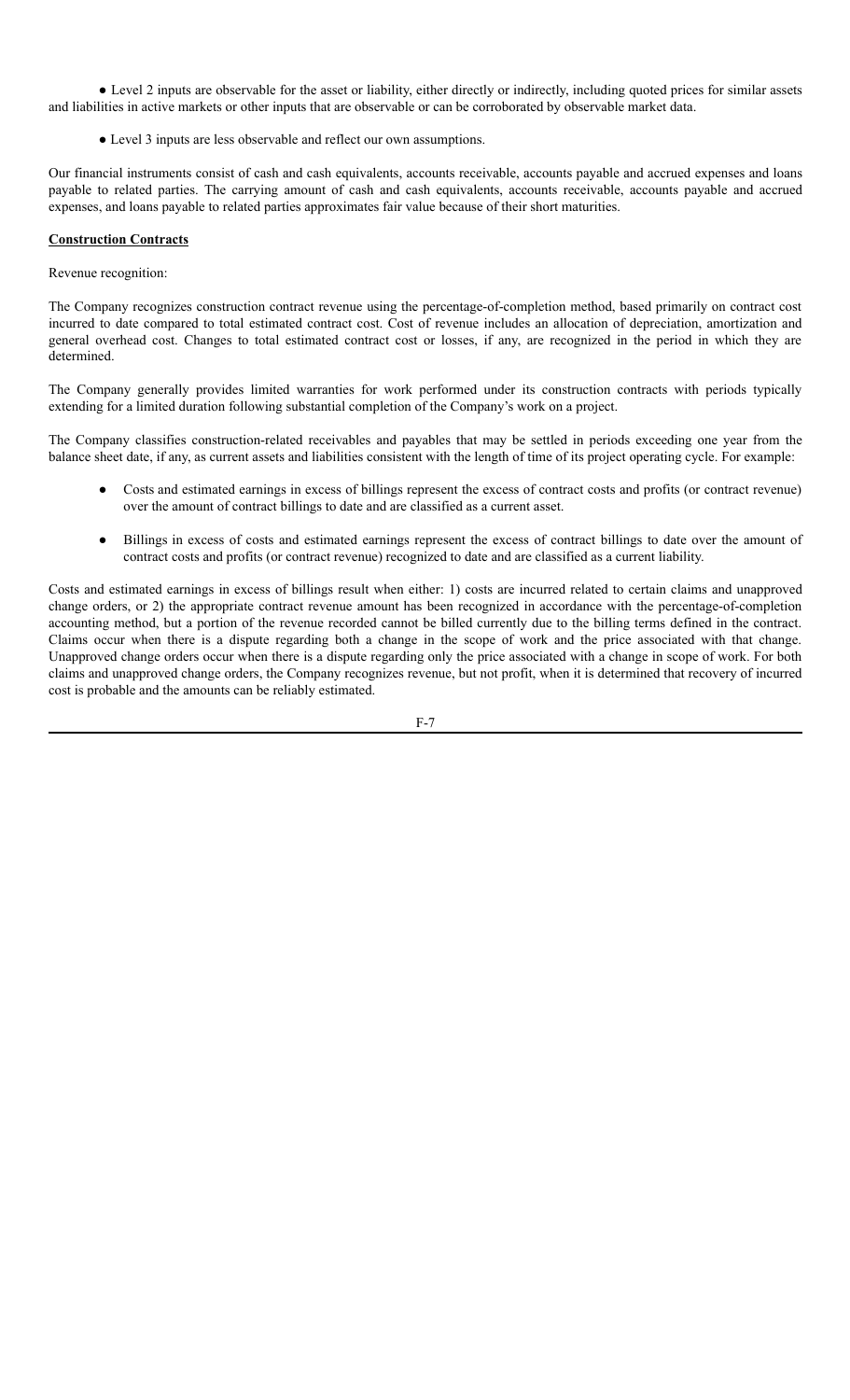#### Change in Estimates:

The Company's estimates of contract revenue and cost are highly detailed and many factors change during a contract performance period that result in a change to contract profitability. These factors include, but are not limited to, differing site conditions: availability of skilled contract labor: performance of major material suppliers and subcontractors: on-going subcontractor negotiations and buyout provisions: unusual weather conditions: changes in the timing of scheduled work: change orders: accuracy of the original bid estimate: changes in estimated labor productivity and costs based on experience to date: achievement of incentive-based income targets: and the expected, or actual, resolution terms for claims. The factors that cause changes in estimates vary depending on the maturation of the project within its lifecycle. For example, in the ramp-up phase, these factors typically consist of revisions in anticipated project costs and during the peak and close-out phases, these factors include the impact of change orders and claims as well as additional revisions in remaining anticipated project costs. Generally, if the contract is at an early stage of completion, the current period impact is smaller than if the same change in estimate is made to the contract at a later stage of completion. Management focuses on evaluating the performance of contracts individually and uses the cumulative catch-up method to account for revisions in estimates. Material changes in estimates are disclosed in the notes to the consolidated financial statements.

#### **Income Taxes**

The Company accounts for income taxes using the asset and liability method. Deferred tax assets and liabilities are recognized for the future tax consequences attributable to differences between the carrying amounts of assets and liabilities for financial reporting purposes and the amounts used for income tax reporting purposes. Deferred tax assets and liabilities are measured using enacted tax rates expected to apply to taxable income in the years in which those temporary differences are expected to be recovered or settled. The effect on deferred tax assets and liabilities of a change in tax rates is recognized in the provision for income tax in the statements of operations. The Company evaluates the probability of realizing the future benefits of its deferred tax assets and provides a valuation allowance when realization of the assets is not reasonably assured.

The Company recognizes in its financial statements the impact of tax positions that meet a "more likely than not" threshold, based on the technical merits of the position. The tax benefits recognized from such a position are measured based on the largest benefit that has a greater than fifty percent likelihood of being realized upon ultimate settlement.

#### **Net Income (Loss) Per Common Share**

Basic net income (basic net loss) per common share is calculated by dividing net income (loss) by the weighted average number of common shares outstanding during the period.

Diluted net income (loss) per common share is computed using the weighted average number of common shares outstanding and potentially dilutive securities outstanding during the period.

#### **Recent Accounting Pronouncements**

In May 2014, the Financial Accounting Standards Board ("FASB") issued Accounting Standards Update ("ASU") No. 2014-09, Revenue from Contracts with Customers (Accounting Standards Codification "ASC" Topic 606). The purpose of this ASU is to converge revenue recognition requirements per GAAP and International Financial Reporting Standards ("IFRS"). The core principle of the guidance is that an entity should recognize revenue to depict the transfer of promised goods or services to customers in an amount that reflects the consideration to which the entity expects to be entitled in exchange for those goods or services. The amendments in this ASU were originally effective for interim and annual reporting periods beginning after December 15, 2016, with early adoption not permitted by the FASB; however, in August 2015, the FASB issued ASU 2015-14, Revenue from Contracts with Customers (Topic 606): Deferral of the Effective Date after public comment respondents supported a proposal to delay the effective date of this ASU to annual reporting periods beginning after December 15, 2017, including interim reporting periods within that reporting period. We adopted this ASU on January 1, 2018 and adoption of this ASU did not have a material impact on our financial position, results of operations and cash flows.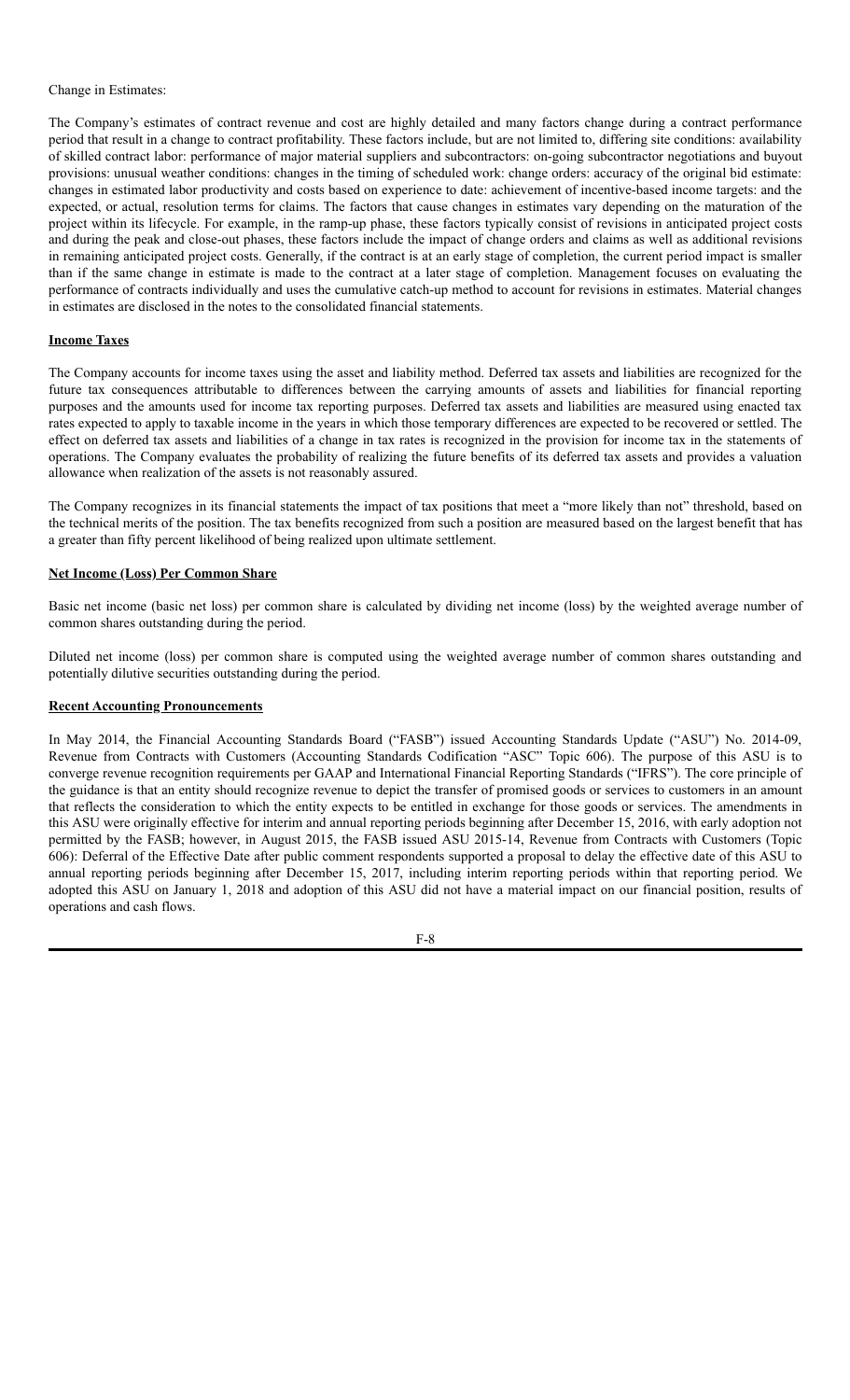In February 2016, the FASB issued ASU No. 2016-02, "*Leases (Topic 842)*" and subsequent amendments to the initial guidance: ASU 2017-13, ASU 2018-10, ASU 2018-11, ASU 2018-20 and ASU 2019-01 (collectively, "Topic 842"), which provides guidance for accounting for leases. Topic 842 requires lessees to classify leases as either finance or operating leases and to record a right-of-use asset and a lease liability for all leases with a term greater than 12 months regardless of the lease classification. The lease classification will determine whether the lease expense is recognized based on an effective interest rate method or on a straight-line basis over the term of the lease. We are currently evaluating both the method and the impact of adopting this guidance on our Condensed Consolidated Financial Statements.

Certain other accounting pronouncements have been issued by the FASB and other standard setting organizations which are not yet effective and therefore have not yet been adopted by the Company. The impact on the Company's financial position and results of operations from adoption of these standards is not expected to be material.

#### **2 - Property and Equipment**

Property and equipment is summarized as follows:

|                                | September 30, 2019 | December 31, 2018 |           |  |
|--------------------------------|--------------------|-------------------|-----------|--|
|                                |                    |                   |           |  |
| Office equipment               | 4,115              |                   | 4,115     |  |
| Vehicles/Modular office        | 59,065             |                   | 31,065    |  |
| Less: Accumulated depreciation | (29,026)           |                   | (24, 449) |  |
| Property and Equipment- net    | 34,154             |                   | 10,731    |  |

Depreciation expense for the nine months ended September 30, 2019 and 2018 was \$4,576 and \$3,684, respectively.

#### **3- Deposits and Costs Coincident to Acquisition of Land for Development**

Deposits and costs coincident to acquisition of land for development are summarized as follows:

|                                                    |       | September 30, 2019 | December 31, 2018 |
|----------------------------------------------------|-------|--------------------|-------------------|
| Lacey Township, New Jersey, Marina contract:       |       |                    |                   |
| Deposit                                            |       | 25,000             | 25,000            |
| Site engineering, permits and other costs:         |       | 49,959             | 49,959            |
| <b>Total Marina Contract</b>                       |       | 74,959             | 74,959            |
|                                                    |       |                    |                   |
| Other Deposits:                                    |       |                    |                   |
| Clayton - 120 apartments                           |       | 54,467             | 9,920             |
| 71 Sheridan Avenue                                 |       | 79,150             | 79,150            |
| Bayville-17 units                                  |       | 30,949             | 2,674             |
| Other                                              |       | 7,726              | 2,005             |
| Lacey Township, New Jersey, Pines contract:        |       |                    |                   |
| Deposit                                            |       |                    |                   |
| Cost to acquire contract                           |       | 10,000             | 10,000            |
| Site engineering, permits, and other costs         |       | 109,265            | 109,265           |
| <b>Total Pines contract</b>                        |       | 119,265            | 119,265           |
| Berkeley Township, New Jersey, Tallwoods contract: |       |                    |                   |
| Deposit                                            |       | 10,000             | 10,000            |
| Site engineering, permits, and other costs         |       | 86,442             | 62,994            |
| <b>Total Tallwoods contract</b>                    |       | 96,442             | 72,994            |
|                                                    |       |                    |                   |
| Louis Ave - Bayville 17 units                      |       | 30,949             |                   |
| Station Dr - Forked River                          |       | 54,109             |                   |
| 201 East Ave - Clayton - 77 units                  |       | 52,200             |                   |
| Academy $St - Clayton - 2$ lots                    |       | 3,199              |                   |
| Fairview Development - Clayton 120 units           |       | 6,874              |                   |
| Lackland (Pines contract)                          |       | (6, 5532)          |                   |
| Total                                              | \$    | 575,482            | \$<br>360,967     |
|                                                    | $F-9$ |                    |                   |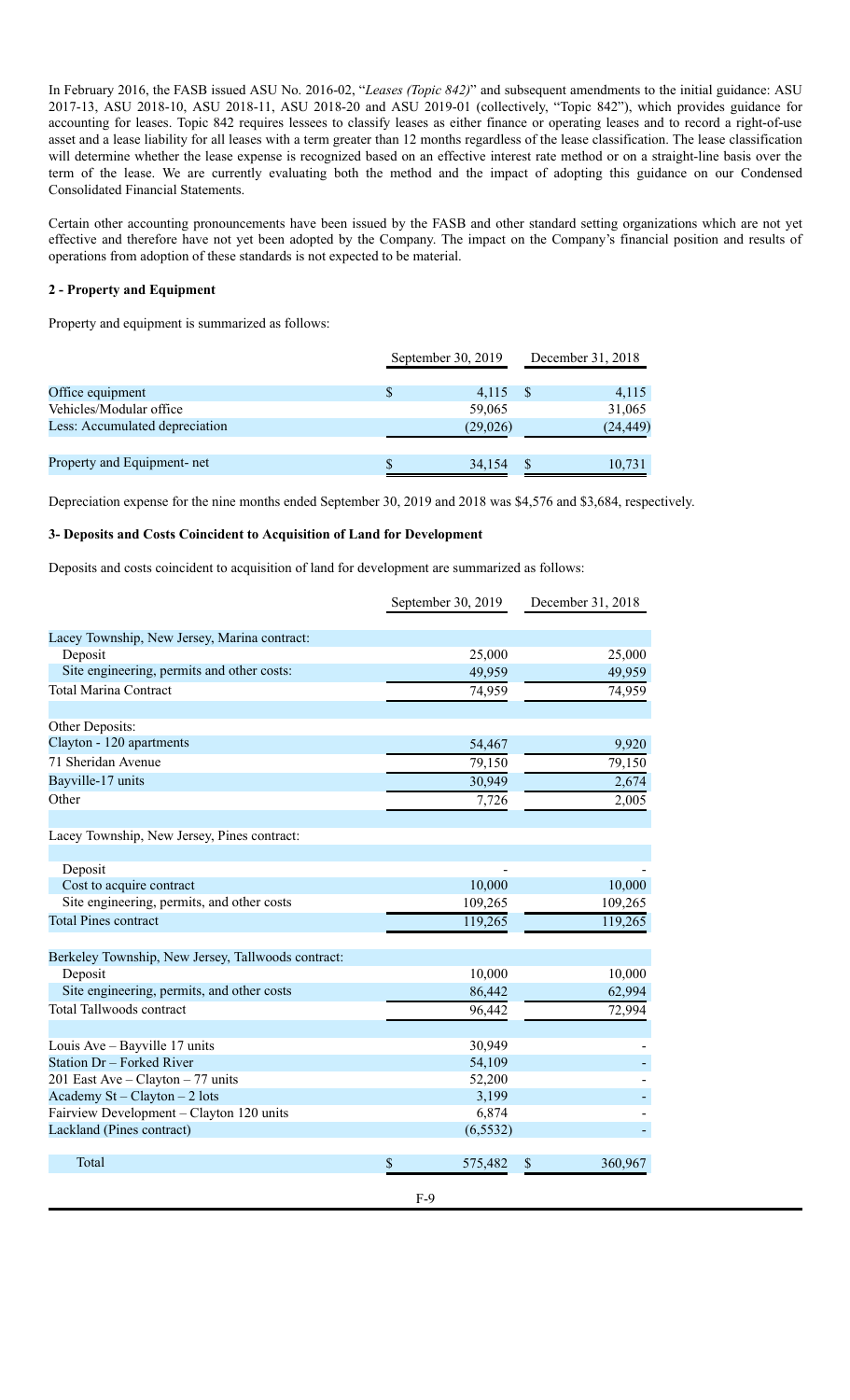#### Lacey Township, New Jersey, "Dream Homes at the Pines", Contract

On December 15, 2016, the Company acquired from General Development Corp. ("GDC") rights to a contract to purchase over 9 acres of undeveloped land without amenities in Lacey Township, New Jersey (the "Lacey Contract or Dream Homes at the Pines") for \$15,000 cash (paid in December 2016) and 100,000 restricted shares of Company common stock (issued in April 2017) valued at \$5,000. GDC acquired the rights to the contract from DHL on December 14, 2016 for \$10,000 cash. As discussed in Note 9, Commitments and Contingencies under Line of Credit, the Company also has an available line of credit of \$50,000 with GDC.

The Lacey Contract between DHL and the seller of the land was dated March 18, 2016 and provides for a \$1,000,000 purchase price with closing on or about 60 days after memorialization of final Development Approvals has been obtained. DHL paid the seller a \$10,000 refundable deposit in March 2016 pursuant to the Lacey Contract. In the event the transaction has not closed on at least a portion of the property within 24 months of the completion of the Due Diligence Period (as may be extended by two 6- month extensions), the seller has the option of terminating the contract. Notwithstanding this provision, the Company retains the right at all times to waive any remaining contingencies and proceed to close on the property.

Due diligence for the above property was completed as of May 17, 2016, and all costs were incurred by Dream Homes Ltd., which was in the contract for the property at the time. No additional costs for due diligence have been incurred by the Company, nor are any anticipated. The Company will incur all current costs associated with this property necessary to obtain all approvals, acquire the land, install the infrastructure and prepare the property to commence construction.

In order to obtain all developmental approvals and be prepared to begin installing infrastructure, various permits and engineering work are required. These permits include but are not limited to township subdivision, county, municipal utility authority, CAFRA (NJ Department of Environmental Protection) and NJ Department of Transportation. To date, design engineering has been completed and a CAFRA application has been prepared and submitted to the environmental scientist, along with a check for \$36,750 payable to the NJ DEP. Application for this permit was made in April 2017. As of this date, the CAFRA application has been put on hold pending a determination if the township will be approved by the State of New Jersey for a CAFRA Town Center designation. A permit is expected to be issued in June or July of 2018. A Lacey Township Planning Board meeting was held on December 11, 2017. Additional information was requested from the board and the next meeting will be scheduled upon receipt of outside agency permits and the other requested information.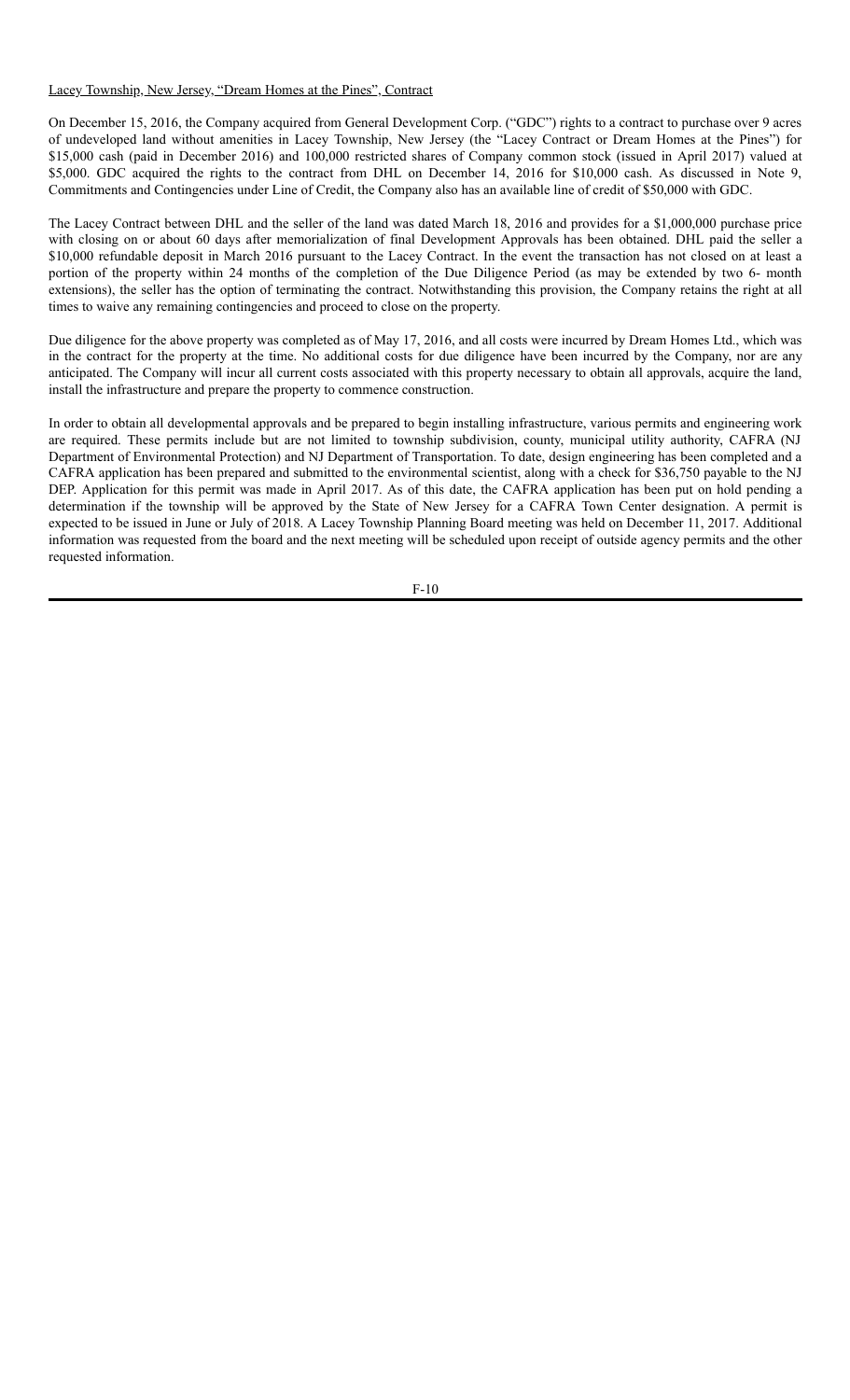It is anticipated that complete development approvals will cost approximately \$50,000 more to complete. In addition to these approval costs and acquisition costs, infrastructure costs are anticipated to cost approximately \$1,000,000. The total amount of funding required to acquire and make this property ready for home construction is approximately \$2,090,000 as of June 30, 2019.

The Company may need to seek loans from banks to finance this project. As part of their financing agreements, the banks typically require Vincent Simonelli to personally guarantee these loans. If Mr. Simonelli cannot qualify as a guarantor and there is no one other than him in the Corporation to provide those guarantees, the financing of the deal may be adversely affected. The exact amount of funding required for this particular property is not clear at the present time but will be determined when full approvals have been obtained and the Company is prepared to take title to the property.

#### Lacey Township, New Jersey, "Dream Homes at Forked River", Marina Contract

The Company has acquired the rights to a purchase contract via contract assignment for 48 waterfront townhomes with boat slips in Lacey, NJ. The project is currently in the approval process and significant engineering, environmental, traffic and architectural work has been completed. The property is a waterfront property, and is partially improved with all boat slips currently installed, the Department of Transportation permit received and the curb cut from Route 9 in place. The property when completely constructed has a retail value of \$21 million and is expected to begin site improvements in late 2018 or early 2019.

On December 8, 2017, the Company acquired from DHL rights to a contract to purchase over +/- 7.5 acres of land in Lacey Township, NJ (the "Marina Contract or Dream Homes at Forked River") for 162,200 restricted shares of Company common stock (committed but not issued as of April 16, 2018). The Contract between DHL and the seller of the land was dated February 24, 2016 and provides for a \$2,166,710 purchase price with closing on or about 60 days after final development approvals have been obtained and memorialized. DHL paid the seller a refundable \$25,000 deposit in February 2016 pursuant to the Marina contract.

The due diligence period associated with this property expired on May 1, 2016 and all costs associated with same were paid by Dream Homes Ltd. prior to the expiration date. The Company will incur no further costs related to the due diligence aspect of this purchase. The Company will incur all current and future costs associated with this property necessary to obtain all approvals, acquire the land and prepare the property to commence construction.

The land is currently approved for a marina and it is the Company's intention to modify the approvals to a townhome use, as per the ordinance. The property is currently unimproved. As such, the necessary steps required to bring the property through the approval process involve design engineering as well as environmental approvals. Accordingly, the remaining costs will primarily involve engineering, legal and approval costs.

At this time, the Company estimates that the total engineering and approval costs will be approximately \$100,000. The amount of money required to purchase the property is \$2,430,000 of which \$25,000 is currently on deposit.

The Company may need to seek loans from banks to finance this project. As part of their financing agreements, the banks typically require Vincent Simonelli to personally guarantee these loans. If Mr. Simonelli cannot qualify as a guarantor and there is no one other than him in the Corporation to provide those guarantees, the financing of the deal may be adversely affected. The exact amount of funding required for this particular property is not clear at the present time but will be determined when full approvals have been obtained and the Company is prepared to take title to the property. This development is currently on hold pending a change in environmental regulations from the New Jersey Department of Environmental Protection concerning the CAFRA Town Center designation.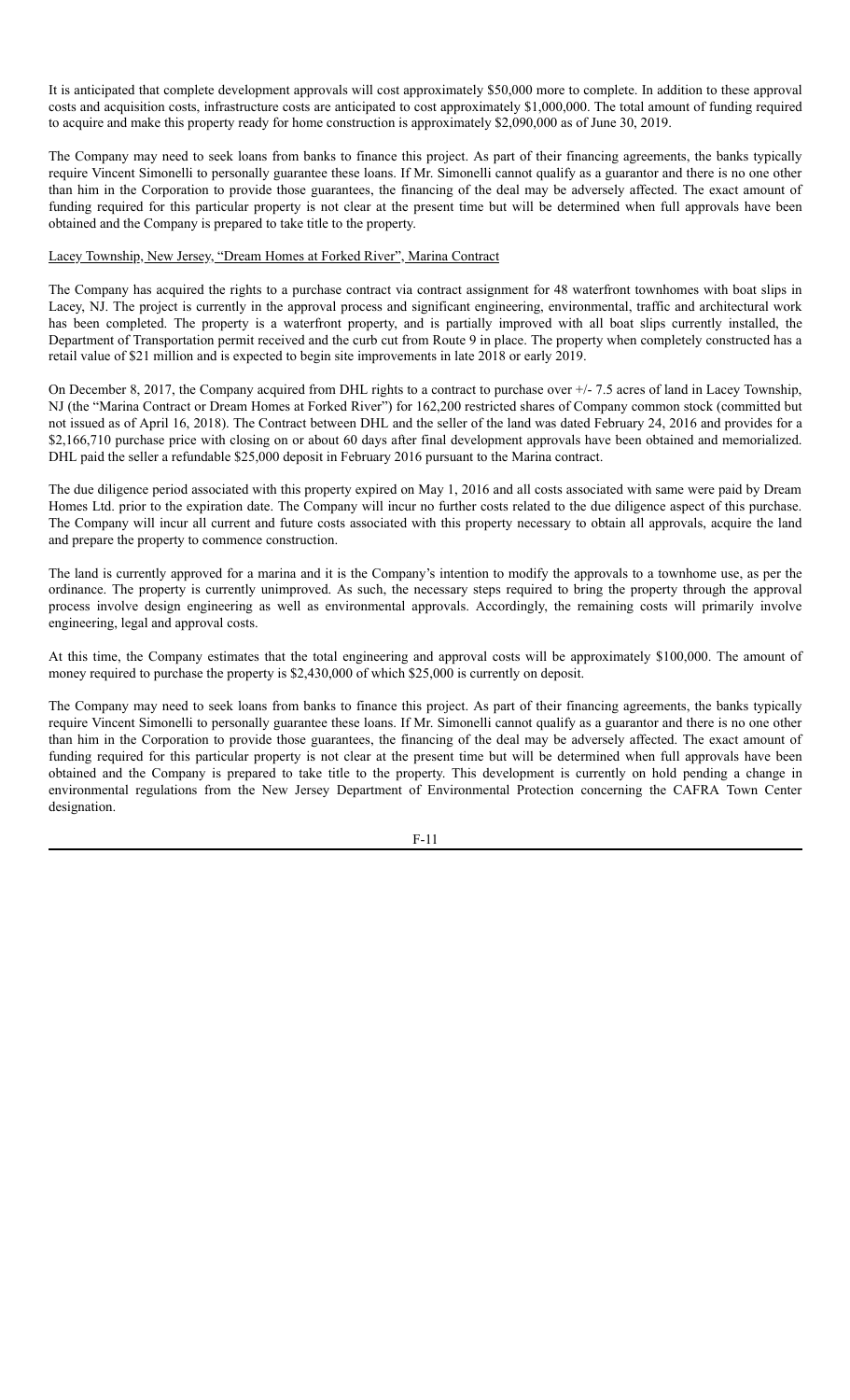Little Egg Harbor Township, New Jersey, "Dream Homes at Radio Road", Contract

On March 14, 2018, the Company signed a contract to purchase 4 improved lots in Little Egg Harbor Township, NJ (the "Dream Homes at Radio Road") for a total of \$260,000. The Contract between the Company and the seller of the land provides for a \$65,000 per lot purchase price with closing occurring on a rolling basis, as each house is built and sold. In addition, the Company has obtained a term sheet on April 5, 2018 and is waiting for a formal commitment from 1<sup>st</sup> Constitution Bank for a funding facility comprised of acquisition and development funding.

The Company intends to begin construction in the second quarter and the homes are projected to sell in the \$350,000 - \$375,000 range.

Glassboro Township, New Jersey – Robin's Nest Solar Farm

On May 28, 2018, the Company signed a contract to purchase a 700 KW property to be developed as a solar farm in Glassboro, NJ. The purchase price is \$900,000 and the contract is subject to obtaining funding for the solar array as well as a portion of the purchase price. There is also a PPA (power production agreement) in place with a nursing home adjacent to the property, to purchase the entire electrical output for the next 20 years.

This acquisition has been put on hold pending availability of funding.

#### 71 Sheridan Street, Waretown, NJ – Property purchased for renovation and sale

On July 12, 2018, the Company purchased a single-family home property located at 71 Sheridan Street in Waretown, NJ. The home was originally damaged by Storm Sandy, and requires elevation and renovation in order to be brought into compliance with the latest FEMA flood zone requirements. The Company intends to complete a full height elevation, enclose the lower level, install 2 levels of deck facing the water, renovate the house completely and sell the property.

#### Louis Avenue – Bayville, NJ – Property being developed

In October of 2018, the company entered into a contract to develop and acquire 17 townhouse lots in Bayville NJ. Engineering and approvals are currently in process.

#### **4-Loans Payable to Related Parties**

Loans payable to related parties is summarized as follows:

|                                          | Sepember 30, 2019 | December 31, 2018 |        |  |
|------------------------------------------|-------------------|-------------------|--------|--|
| Loans payable to chief executive officer | 70.634            |                   | 29,025 |  |
| Loans payable to GPIL                    | 3.118             |                   | 3,118  |  |
| Loan payable to DHL                      | (19, 400)         |                   | 20,100 |  |
| Net total                                | 54,352            |                   | 52,243 |  |

All the loans above are non-interest bearing and due on demand.

### **5 - Common Stock Issuances**

On February 22, 2017, DHDC issued 56,000 restricted shares of common stock to Green Chip Investor Relations pursuant to an Investor Relations and Consulting Services Agreement (see Note 8). The 56,000 restricted shares were valued at \$2,800 (or \$.05 per share), which amount was expensed in the three months ended March 31, 2017.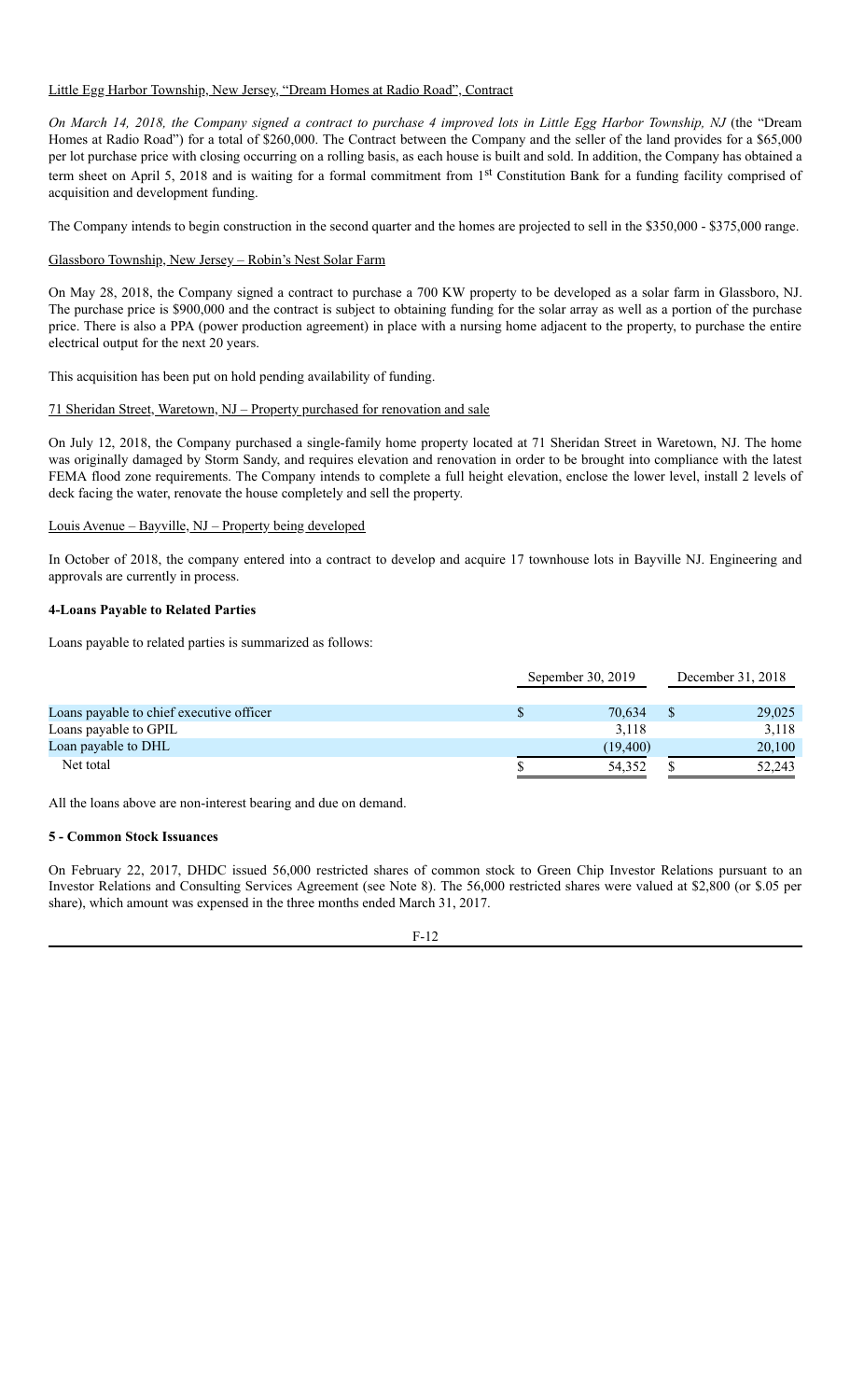On March 1, 2017, DHDC committed to issue 71,429 restricted shares of common stock (issued April 24, 2017) to DHL valued at \$10,000, representing the amount of the refundable deposit on land made by DHL to the Seller in January 2017 for the Berkeley Township New Jersey contract (see Note 3).

On March 14, 2017, DHL assigned 275,000 restricted shares of Company common stock it held to the same minority stockholder of DHL that it assigned 100,000 shares of Company common stock on October 13, 2016 (see sixth preceding paragraph).

On April 26, 2017, DHDC issued 100,000 shares of restricted stock to General Development Corp. as payment of an assignment fee related to the 58-unit townhouse development in Lacey Township, NJ (see Note 3).

On July 12, 2017, DHDC issued 40,000 restricted shares of DHDC's common stock to Dream Homes, Ltd. ("DHL") in exchange for vehicles owned by DHL. The transaction reflected \$6,000 net carrying value of the assets on DHL's books at July 12, 2017.

On September 21, 2017, DHL assigned 25,000 restricted shares of Company common stock it held to the Secretary of both DHDC and DHL for services rendered to DHL. Accordingly, no stock-based compensation was recognized by DHDC.

On December 8, 2017, DHDC committed to issue 162,200 restricted shares of common stock to DHL valued at \$48,658 (DHL's historical cost of the assets being assigned), for the assignment of a contract to purchase property from DHL for the Lacey Township New Jersey contract (see Note 3).

On December 11, 2017, DHL assigned 100,000 restricted shares of Company common stock it held to the Company Securities Counsel of both DHDC and DHL in settlement of certain DHL accounts payable due him. Accordingly, no stock-based compensation was recognized by DHDC.

On December 27, 2017, DHDC committed to issue 12,500 restricted shares of DHDC's common stock for cash proceeds of \$ 5,000 at \$.40 per share per the Subscription Agreement.

On December 29, 2017, DHDC committed to issue 27,810 restricted shares of DHDC's common stock for settlement of \$ 11,124 accounts payable at \$.40 per share.

On January 31, 2018, DHDC committed to issue 16,000 restricted shares of DHDC's common stock for cash proceeds of \$11,400 at \$ .40 per share per the subscription agreement.

On February 9, 2018, DHL assigned 40,000 restricted shares of Company common stock it held to a minority stockholder of DHL. This minority stockholder of DHL had contributed \$10,000 out of approximately \$500,000 in a private placement of common stock of DHL in 2010. In addition, this minority stockholder of DHL also received 30,000 restricted shares of DHL common stock in 2011 for legal services. Accordingly, no stock-based compensation was recognized by DHDC for this assignment of 40,000 shares.

On February 9, 2018, DHL assigned 25,000 restricted shares of Company common stock it held to the Secretary of both DHDC and DHL for accounting and administrative services rendered to DHL. Accordingly, no stock-based compensation was recognized by DHDC for this assignment of 25,000 shares.

On February 9, 2018, DHL assigned 25,000 restricted shares of Company common stock it held to a director of DHDC and service provider to DHL for legal services provided to DHL. Accordingly, no stock-based compensation was recognized by DHDC for this assignment of 25,000 shares.

On February 26, 2018 DHDC issued 12,500 restricted shares of DHDC's common stock for cash proceeds of \$ 5,000 at \$.40 per share per the Subscription Agreement.

On May 9, 2019, the Company issued 58,000 restricted shares of restricted common shares to two individuals for consulting services at \$.08 per share.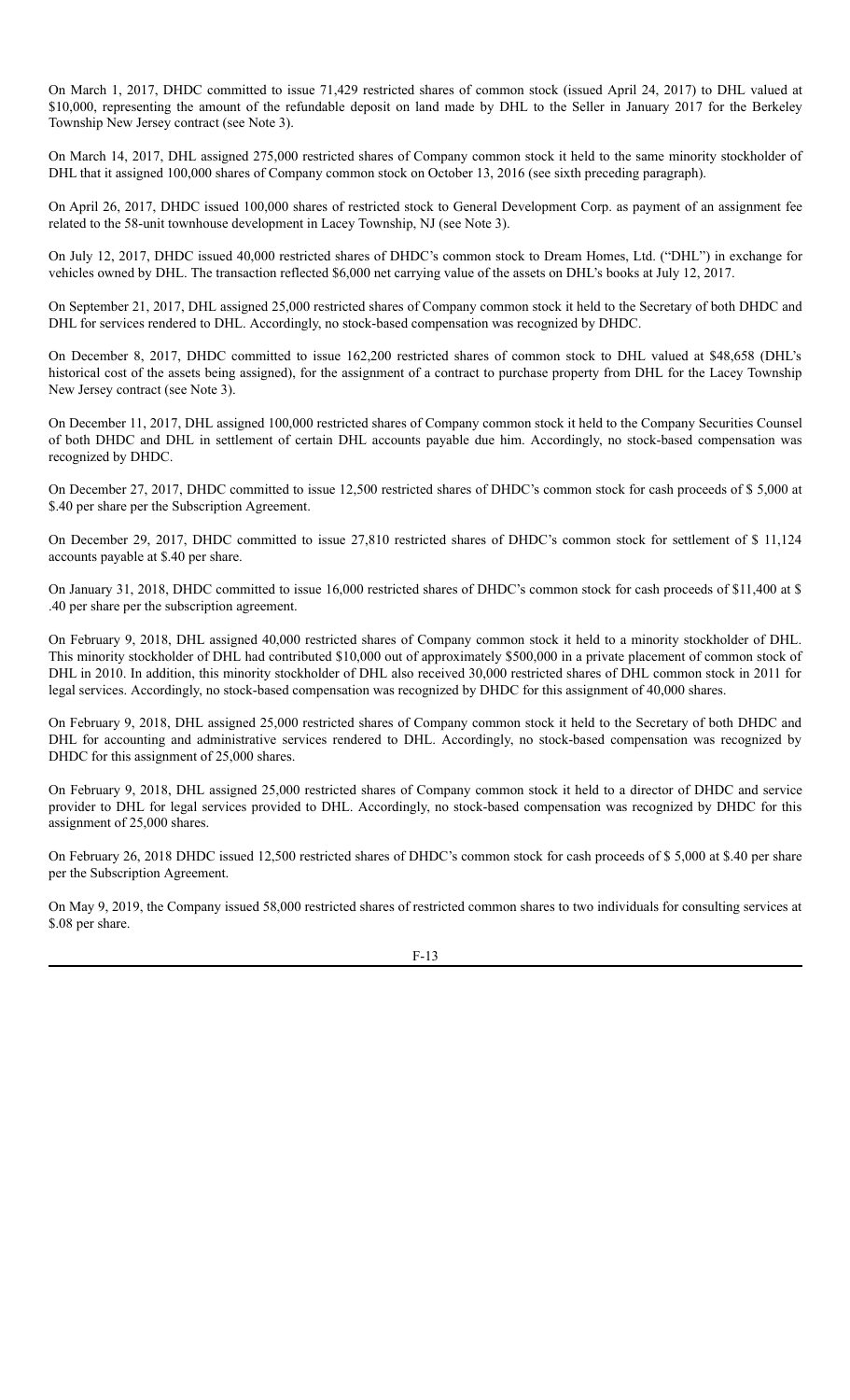On June 6, 2019, the Company issued 520,000 restricted shares for stock-based compensation at \$.10 per share to six individuals.

On June 6, 2019, the Company issued 1,000,000 restricted shares for debt reduction to the Chief Executive Officer at \$.10 per share.

On June 6, 2019, the Company issued 100,000 restricted shares for reduction of note payable at \$.10 per share.

#### **6 – Income Taxes**

The provisions for (benefit from) income taxes differ from the amounts computed by applying the statutory United States Federal income tax rate (21% in 2019 and 2018) to income (loss) before income taxes.

The sources of the differences follow:

|                                              | Nine months<br>ended<br>September 30, 2019 |           | Nine months<br>ended<br>September 30, 2018 |         |
|----------------------------------------------|--------------------------------------------|-----------|--------------------------------------------|---------|
| Expected tax (benefit)                       |                                            | (12, 496) |                                            | (9,852) |
| State income taxes, net of Federal (benefit) |                                            | (5,298)   |                                            | (2,816) |
| Non-deductible stock-based compensation      |                                            | 33,000    |                                            | 14,275  |
| Change in valuation allowance                |                                            |           |                                            | (1,607) |
| Provision for income taxes                   |                                            |           |                                            |         |

The significant components of DHDC's deferred tax asset as of September 30, 2019 and December 31, 2018 are as follows:

|                                  | September 30, 2019 |   | December $31,2018$ |
|----------------------------------|--------------------|---|--------------------|
| Deferred tax assets:             |                    |   |                    |
| Net operating loss carry forward |                    |   | 57,598             |
| Valuation allowance              |                    |   | (57, 598)          |
| Net deferred tax asset           |                    | - |                    |

#### **7- Business Segments**

The company currently has one business segment which is residential construction, which is further divided into elevation/renovation, demolition and new home construction and new single and multi-family home developments. The residential construction segment is operated through DHDC's wholly owned subsidiary Dream Building, LLC (since August 19, 2016).

#### **8- Commitments and Contingencies**

#### Construction Contracts

As of September 30, 2019, Dream Building, LLC is committed under 26 construction contracts outstanding with homeowners with contract prices totaling \$ 6,870,825, which are being fulfilled in the ordinary course of business. None of these construction projects are expected to take significantly in excess of one year to complete from commencement of construction. The Company has no significant commitments with material suppliers or subcontractors that involve any sums of substance or, of long-term duration at the date of issuance of these financial statements.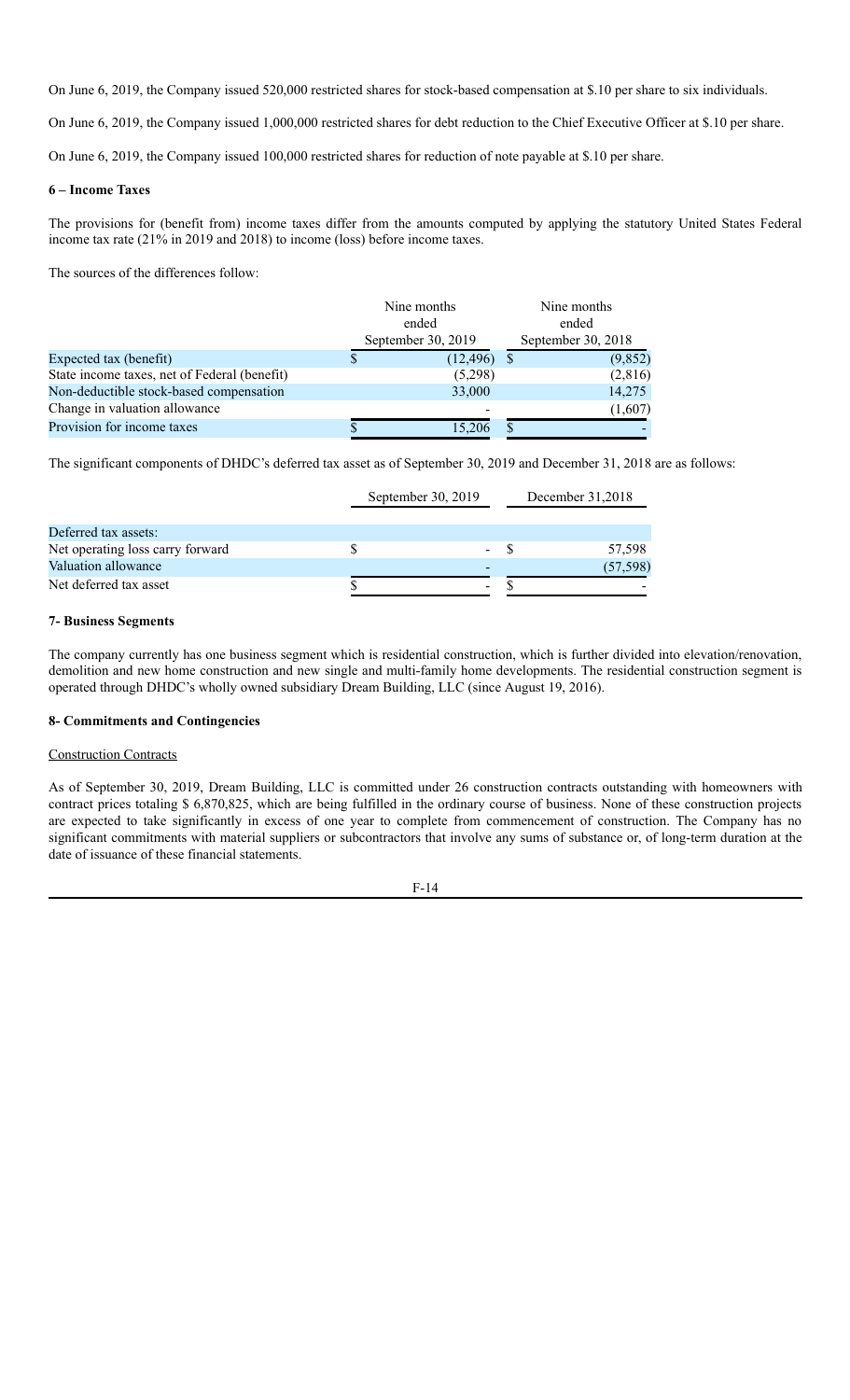#### Employment Agreements

On April 28, 2017, DHDC executed an Employment Agreement with a Vice President of Business Development. The term of the agreement was scheduled to run from April 28, 2017 to December 31, 2020, unless otherwise cancelled, and was renewable thereafter at 1-year intervals based on certain sales targets. The agreement provided for compensation based on sales. This person stopped working for the Company at the end of 2018 and the agreement was cancelled accordingly.

On May 8, 2017, DHDC executed an Employment Agreement with a newly appointed Sales Manager. The term of the agreement is from May 8, 2017 to May 8, 2019 and was renewable thereafter at 1-year intervals based on certain sales targets. That agreement has been renewed and is currently in force. The agreement provides for compensation based on sales.

#### Lease Agreement

On June 20, 2017, DHDC executed a lease for office and storage space located at 2109 Bridge Avenue, Point Pleasant, New Jersey. The term of the Lease is five years from June 20, 2017 to June 20, 2022 with two (2) five (5) year options to renew. The Lease provides for monthly rent commencing August 20, 2017 at \$1,200 per month until the earlier of completion of upstairs offices or November 20, 2017, at which time the monthly rent increases to \$2,200 per month. Assuming DHDC is current in all rent and other charges, DHDC has the option to cancel the Lease with 90 days written notice to Landlord.

For the nine months ended September 30, 2019, rent expense under this lease agreement was \$12,600. Monthly lease payments were changed to \$1,000 per month as of 3/31/19.

This lease has ended as of 12/31/19 and the Company has vacated the premises. The Company is seeking other showroom office space in northern Ocean and southern Monmouth Counties.

#### Investor Relations Agreement

On February 10, 2017, the Company entered into an Investor Relations and Consulting Services Agreement with an investor relations firm. The agreement expired on August 31, 2017 and provided for issuance of 56,000 restricted shares of common stock valued at \$2,800 to the investor relations firm (stock issued on February 22, 2017) and \$2,000 per month fees to be paid to the investor relations firm commencing March 2017.

For the nine months ended September 30, 2019 and 2018, consulting fees expense under this agreement was \$0 and \$2,000, respectively. This Agreement is no longer in effect on any type of constant basis, and the services of the Consultant are being utilized on an as-needed basis.

#### Line of Credit

On September 15, 2016, DHDC established a \$50,000 line of credit with General Development Corp., a non-bank lender. Advances under the line bear interest at a rate of 12%, with interest being payable on demand. The outstanding principal is due and payable in 60 months. The line is secured by the personal guarantee of the Company's Chief Executive Officer. The agreement to fund automatically renews on a yearly basis as long as interest payments are current. To date, the Company has received several advances under the line of credit. As of 12/31/19, the outstanding principal balance was \$162,000. Interest expense was brought current as of 1/3/20.

#### Private Placement

On November 3, 2017, the Company released a Private Placement Memorandum, which consists of an equity and debt offering for up to \$5,000,000 in new capital. This capital will be utilized for acquisition and development of several of the properties the Company has under contract, as well as expansion into the Florida market. The offering is comprised of Units for sale as well as convertible debt. Each Unit is priced at \$.40 per common share and includes 1 warrant to purchase an additional share of common stock for \$.60 within 3 years of the date of Unit purchase. The convertible debt is offered at an 8% coupon, paid quarterly, has a maturity of 4 years and is convertible at \$.75 per share. The offering was scheduled to close on January 2, 2018 and was extended unchanged by the Company to September 2, 2018.

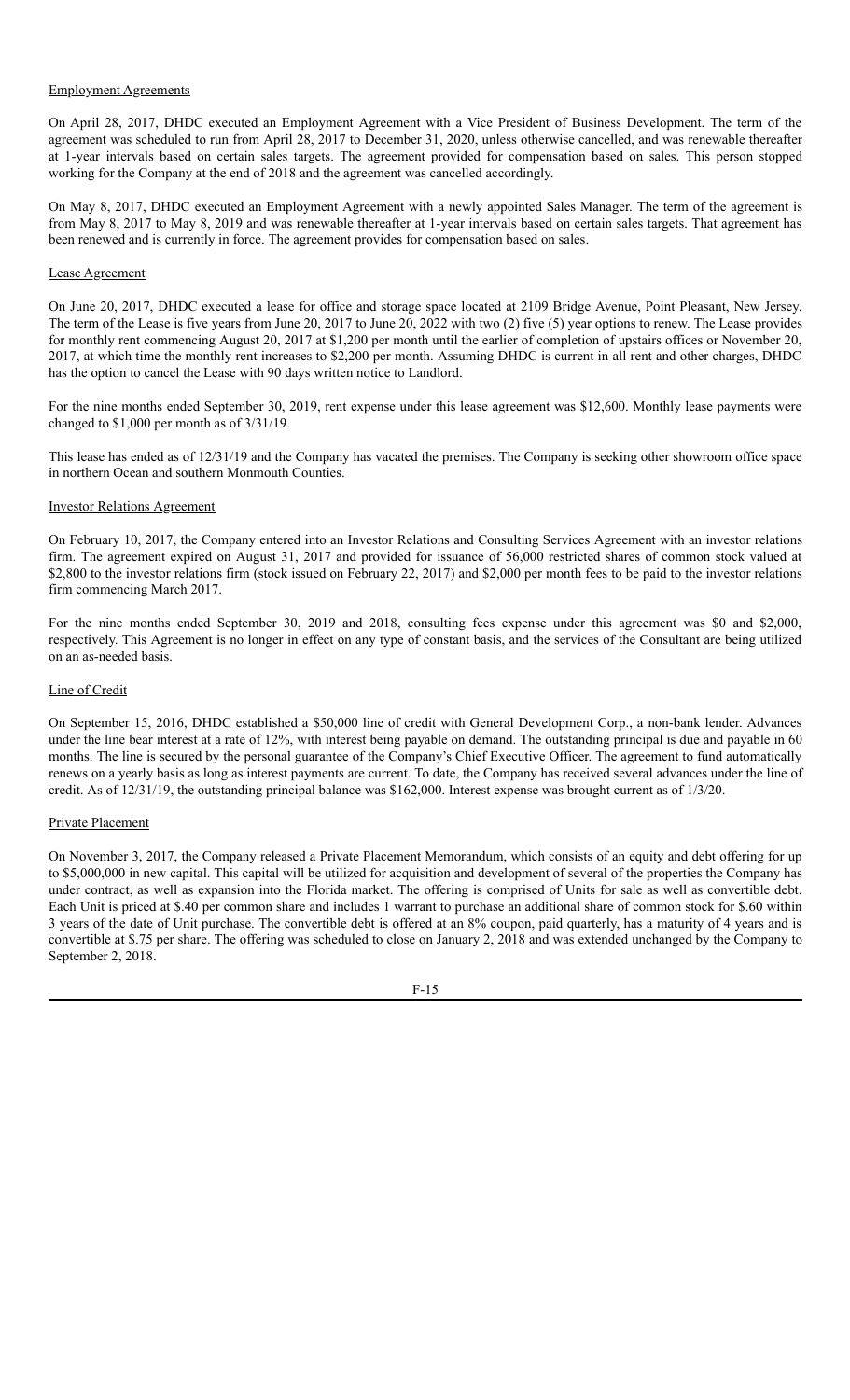As of May 21,, 2018, the Company has sold a total of 68,810 units and received \$16,400 in cash (\$5,000 in December 2017 for 12,500 units, \$6,400 in January 2018 for 16,000 units and \$5000 in February 2018 for 12,500 units) and was granted a reduction in accounts payable from a lumber vendor of 11,124 for 27,810 units issuable to the vendor as of December 31, 2017.

### **9- Related Party Transactions**

#### Dream Homes Ltd. Allocated payroll

The Company uses the services of Dream Homes Ltd. (DHL) personnel for its operations. For the nine months ended September 30, 2019 and 2018, selling, general and administrative expenses include \$277,949.00 and \$280,122.46, respectively. Costs incurred for the Company's estimated share of DHL's gross payroll and payroll taxes for the 2019 nine-month period include \$57,000 salary paid to the Company's Chief Executive Officer and \$40,800 salary paid to the Company's Secretary and VP of Human Resources.

#### Office Space

The Company has occupied office space located in Forked River, New Jersey which is owned by an affiliated company. Commencing April 2017, the Company has paid DHL monthly rent of \$2,000 (\$18,000 total for the nine months ended September 30, 2019) for this office space.

#### **10- Stock Warrants**

On July 12, 2017, DHDC issued 750,000 stock warrants to various members of Dream Homes & Development Corporation's executive team (including 500,000 to the Company's Chief Executive Officer, 100,000 to the Company's Secretary, and a total of 60,000 to the Company's two other directors and 50,000 to a non-executive DHL project manager employee). These Warrants entitle the holder to purchase shares of Dream Homes & Development Corporation at \$0.30 per share through July 20, 2020. These warrants vest to the Holder on a semi-annual basis over a 36-month period contingent upon Holder's continued association with the Company. The \$407,850 total fair value (calculated using the Black Scholes option pricing model and the following assumptions: (1) stock price of \$0.60, (2) exercise price of \$0.30, (3) dividend yield of 0%, (4) risk-free interest rate of 1.53%, (5) expected volatility of 171%, and (6) term of 3 years) of the 750,000 warrants is being expensed evenly over the 3 years requisite service period of the individuals that were granted these warrants commencing in July 2017. For the three months ended March 31, 2019 and 2018, stock-based compensation attributable to the warrants was \$30,394 and \$33,988, respectively, using the above Black Scholes option pricing model. For the year ended December 31, 2018, stock-based compensation attributable to the warrants was \$ 117,844 using the above Black Scholes option pricing model.

Included within the 750,000 warrants described in the preceding paragraph are 20,000 warrants issued to the Company's Vice President of Business Development that are not covered by the Employment Agreement dated April 28, 2017 described in Note 8. These warrants have been cancelled since this individual is no longer with the Company as of 12/31/18. Also included within the 750,000 warrants described in the preceding paragraph are 20,000 warrants issued to the Company's Sales Manager that are not covered by the Employment Agreement dated May 8, 2017 described in Note 8.

Effective April 1, 2020, all remaining warrants were cancelled.

$$
F-16
$$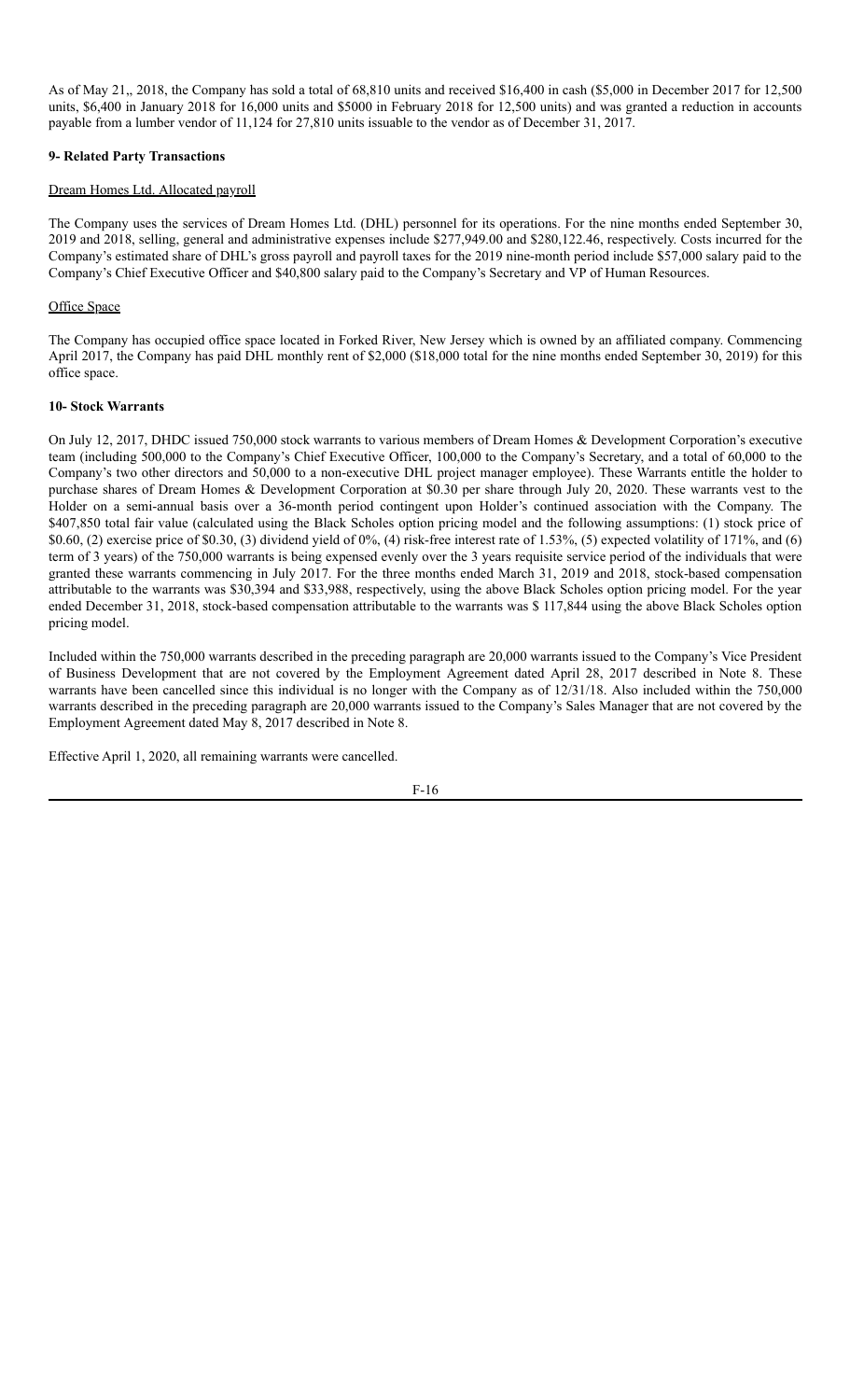#### 11- Receivable from Arbitration and settlement of in process customer construction contract in dispute and related losses **recognized and recorded by the Company**

The Company began work on a construction contract in the amount of \$307,000 in August 2016. Through September 30, 2017, the Company billed the customer a total of \$219,565, collected a total of \$130,247 from the customer, and accordingly had a balance due from the customer of \$89,318 at September 30, 2017. When the customer refused to pay the \$89,318 balance, the Company ceased working on the contract in July 2017, filed a request for arbitration on October 3, 2017, and filed a Construction Lien Claim on October 18, 2017. On March 6, 2018, the American Arbitration Association awarded the Company \$75,000 in connection with its claim. To date the Company has not yet collected the \$75,000 owing to it under the arbitration award. Based upon advice of Company Counsel it still has further legal actions available to it to ultimately facilitate payment from the customer of the \$75,000 in the contract dispute. Accordingly, at December 31, 2017 the Company has recognized a loss of \$14,318 on the write-down of accounts receivable from this customer which has been reflected as a reduction in revenue from construction contracts and gross profit for the year ended December 31, 2017.

At December 31, 2017, there was a "Costs and estimated earnings in excess of billings" asset relating to the Arbitration Award disputed contract of \$48,419 representing the difference between the amount billed to the customer of \$219,565 and costs and estimated earnings of \$267,984 through December 31, 2017. Accordingly, at December 31, 2017 the Company has also recognized a loss of \$48,419 on the write-down of the "Costs and estimated earnings in excess of billings" asset attributable to this disputed customer contract, which has been reflected as a reduction in revenue from construction contracts and gross profit for the year ended December 31, 2017. Over the life of this contract the Company recognized a cumulative gross profit of \$17,658 through December 31, 2017, which is net of a negative gross profit of (\$9,012) for the year ended December 31, 2017, based upon the write-down of \$14,318 described in the preceding paragraph and the \$48,419 write-down described in this paragraph, which aggregate to \$62,732.

#### **12- Subsequent Events**

A contract was signed to acquire 70 approved townhome units in October 2019, after 31 months of discussion. A contract was signed to purchase 52 approved townhome units in Forked River, NJ.

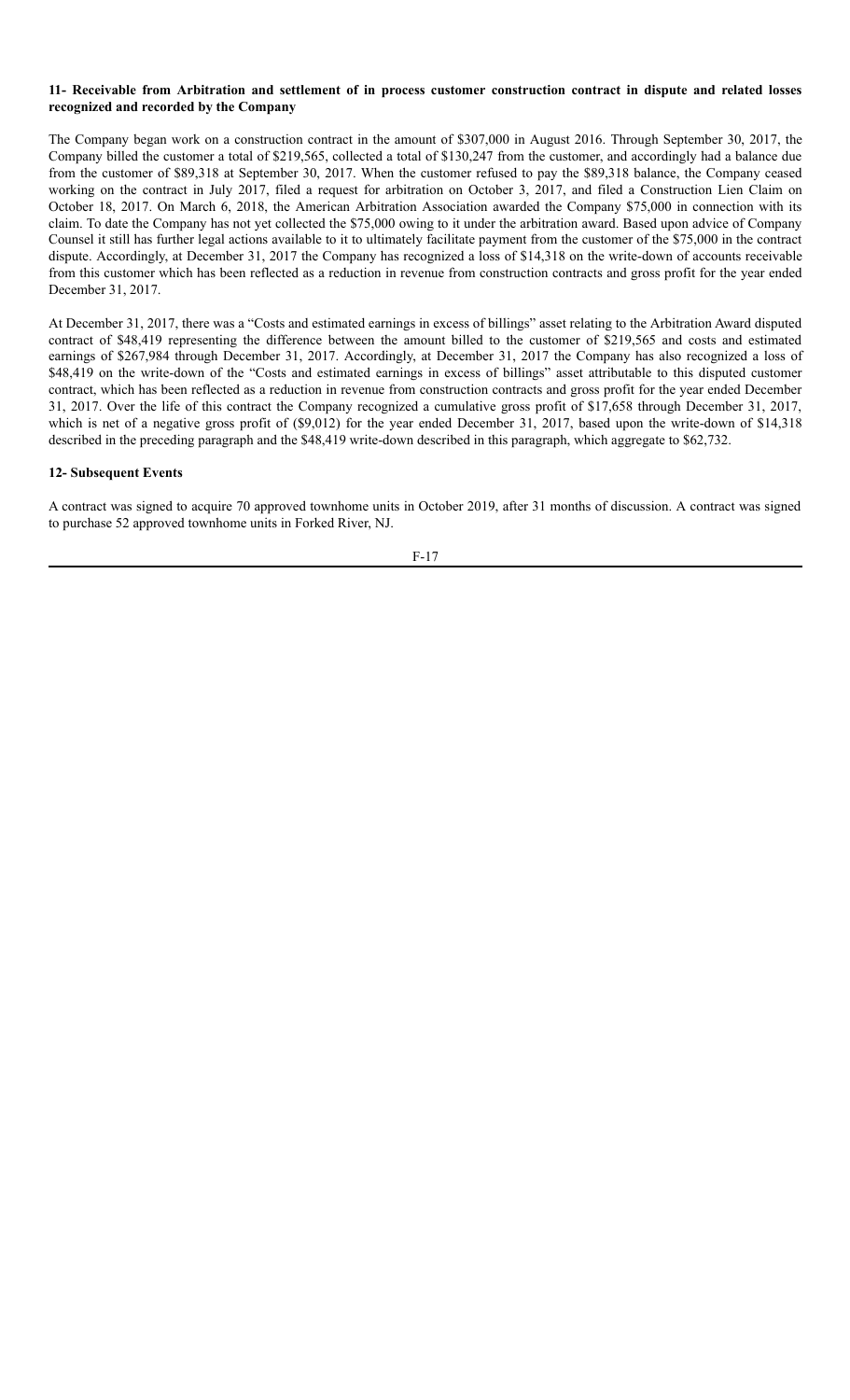#### <span id="page-19-0"></span>**ITEM 2. Management's Discussion and Analysis of Financial Condition and Results of Operations.**

This Quarterly Report on Form 10-Q/A and other written reports and oral statements made from time to time by the Company may contain so-called "forward-looking statements," all of which are subject to risks and uncertainties. One can identify these forwardlooking statements by their use of words such as "expect," "plan," "will," "may," "anticipate," "believe," "estimate," "should," "intend," "forecast," "project" the negative or plural of these words, and other comparable terminology. One can identify them by the fact that they do not relate strictly to historical or current facts. These statements are likely to address the Company's growth strategy, financial results and product and development programs. One must carefully consider any such statement and should understand that many factors could cause actual results to differ from the Company's forward-looking statements. These factors include inaccurate assumptions and a broad variety of other risks and uncertainties, including some that are known and some that are not. No forwardlooking statement can be guaranteed and actual future results may vary materially. The Company does not assume the obligation to update any forward-looking statement. One should carefully evaluate such statements in light of factors described in the Company's filings with the SEC, especially the Company's Annual Report on Form 10-K and the Company's Quarterly Reports on Form 10-Q. In various filings the Company has identified important factors that could cause actual results to differ from expected or historic results. One should understand that it is not possible to predict or identify all such factors. Consequently, the reader should not consider any such list to be a complete list of all potential risks or uncertainties.

#### **Use of Terms**

The following discussion analyzes our financial condition and results of operations for the nine months ended September 30, 2019 and 2018. Unless the context indicates or suggests otherwise, reference to "we", "our", "us" and the "Company" in this section refers to the operations of Dream Homes & Development Corporation (DHDC),

#### **PLAN OF OPERATION**

#### **Overview**

Building on a history of over 1,500 new homes built, the management of Dream Homes & Development Corporation has positioned the company to emerge as a rapidly growing regional developer of new single-family homes & subdivisions as well as a leader in coastal construction, elevation and mitigation. In the seven years that have passed since Superstorm Sandy flooded over 30,000 owneroccupied homes, Dream Homes has helped hundreds of homeowners to rebuild or raise their homes to comply with new FEMA requirements. While other builders have struggled to adapt to the changing market and complex Federal, State and local regulations involved with coastal construction in Flood Hazard Areas, Dream Homes has excelled. As many of our competitors have failed, Dream Homes has developed a reputation as the region's most trusted builder and has even become known as the "rescue" builder for homeowners whose projects have been abandoned by others. Due to the damage caused by the storm, as well as the material changes in the FEMA flood maps which now require over 30,000 homeowners along the New Jersey coastline to elevate their homes, Dream Homes is positioned to capitalize on this opportunity for substantial revenue growth.

Management recognized that the effects of Super Storm Sandy, which occurred on 10/29/12, would be far reaching and cause an almost unlimited demand for construction services, as well as specific construction information. Due to the damage caused by the storm, as well as the material changes in the FEMA flood maps which now require over 30,000 homeowners along the New Jersey coastline to elevate their homes, management feels that focusing on the construction field will continue to provide a stable revenue stream for the company.

In addition to the New Jersey market, the Company, through its Dream Building LLC subsidiary, has become licensed in Florida to pursue recent opportunities for elevation, restoration, renovation and new construction brought about by the damage caused by recent hurricanes. Initial markets to be targeted are located primarily in the southwest portion of the state, between Naples and Cape Coral.

Dream Building LLC. operates as a wholly owned subsidiary of Dream Homes and Development Corporation and continues to pursue opportunities in the real estate field, specifically in new home construction, home elevations and renovations. The amount of these projects currently under contract as of September 30, 2019 is \$6,870,825.

In addition to the above projects, which are in process, Dream Building LLC has also estimated an additional \$5,300,000 worth of residential construction projects and added over 200 active prospects to its data base. All these prospects are prime candidates for educational videos and short books on specific construction and rebuilding topics, as well as candidates for rebuilding projects to be built under the Dream Building LLC division.

In addition to the projects which the Company currently has under contract for elevation, renovation, new construction and development, there are a number of parcels of land which the Company has the ability to secure, whether through land contract or other types of options. These parcels represent additional opportunities for development and construction potential on the order of an additional 400 - 800 lots and/or residential units to be developed and built within an approximate time horizon of 5 years. Conceivably, this volume of production could yield \$120,000,000 - \$240,000,000 in gross revenue and \$25,000,000 - \$50,000,000 in earnings to the Company.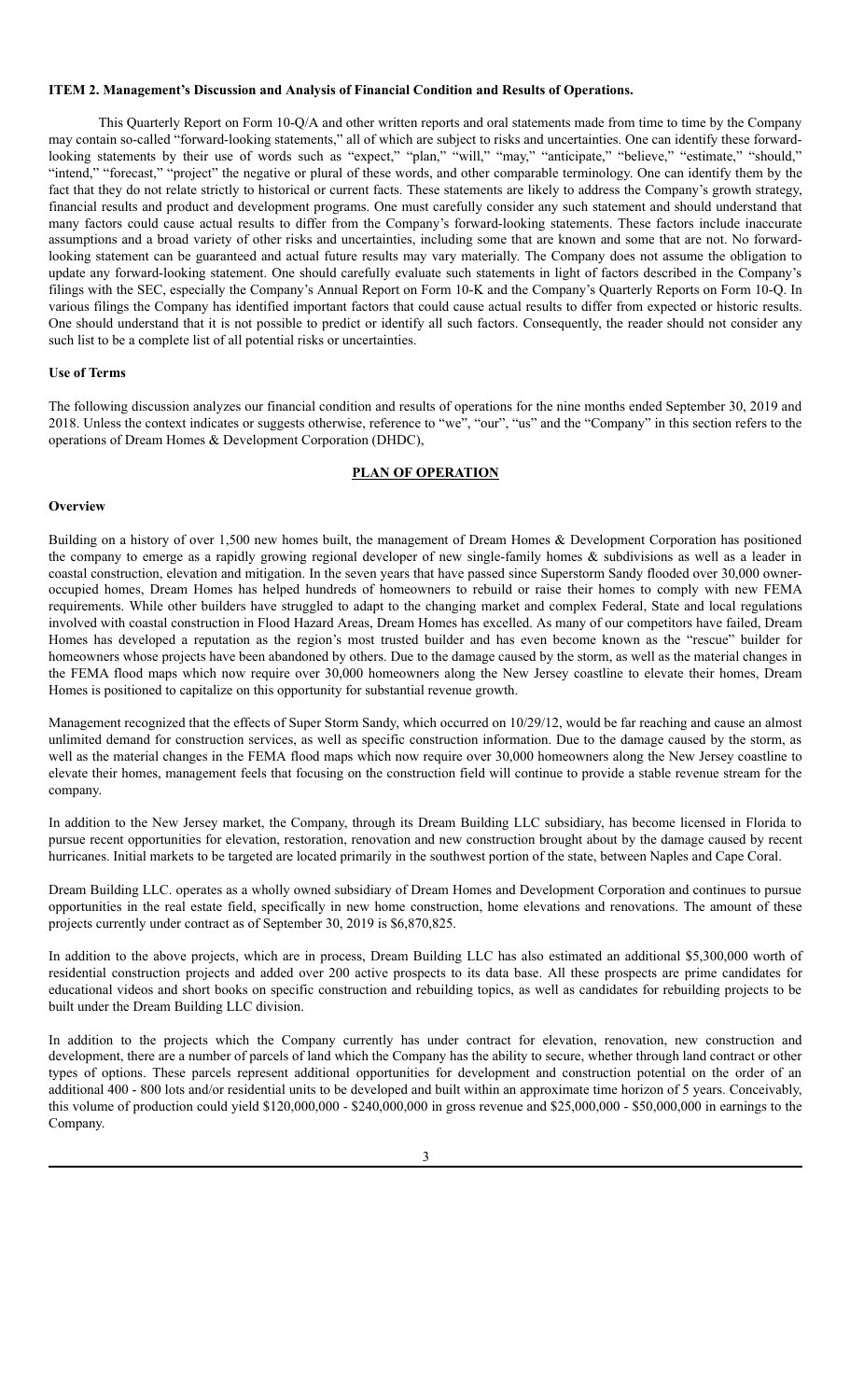#### **Properties currently under contract to purchase and in the development stage**

Dream Homes is in contract and under development for a parcel which will yield 58 new townhomes in the Ocean County NJ area. This acquisition was made for common stock and occurred in the 4th quarter of 2016. This property is currently in the approval process. This development project is scheduled to begin in 2020 and is projected to add approximately \$13,000,000 to the Company's gross sales, through its Dream Building LLC division.

The Company has received preliminary CAFRA approval for the 58-unit townhouse development. A planning board hearing for preliminary and final site plan and subdivision approval occurred on December 11, 2017, which produced input and comments from the Planning Board as well as surrounding homeowners. Currently, the property is subject to an application with the state planning commission to be designated as a CAFRA Town Center property, which will enable greater density. As such the planning board has agreed to reschedule the hearing pending passage of this planning zone by New Jersey.

The Company has signed a contract for 48 waterfront townhomes with boat slips in Lacey, NJ. The project is currently in the approval process and significant engineering, environmental, traffic and architectural work has been completed. The property is partially improved with all boat slips built. This development is currently in a holding pattern, pending the receipt of a CAFRA Town Center designation from the New Jersey Department of Environmental Protection.

On April 24, 2018, the Company signed a contract to purchase a single-family waterview home in Ocean Township, NJ for \$68,000, which later closed on July 11, 2018. The property was submitted for a variance and approved in January of 2019. The home is in need of elevation and renovation, which is expected to cost an additional \$125,000. The Company has renovated and is in the process of selling the property. The property is expected to sell to a 3<sup>rd</sup> party purchasers for approximately \$400,000. The Company sold 49% of the equity interest to a private investor.

On May 3, 2018, the Company submitted a signed letter of intent to purchase 5.5 acres of property in Gloucester County, which is currently being approved for a 120-unit apartment complex. The Company has a signed contract and has been proceeding with development approvals.

On May 11, 2018, the Company received back a signed letter of intent to purchase 2.3 acres of property in Berkeley Township, NJ. The Company is currently in contract to purchase the property. The property was previously approved for 12 duplex residential units. A contract has been signed on this property and the Company is currently in the development and approval stages. The proposed development will yield 17 townhomes.

On December 7, 2018, the Company signed a contract to purchase a property in Gloucester County, NJ, which will be approved for +/- 77 units of age-restricted housing. The property is currently in the approval stage. An application was made to the DEP for a wetlands letter of interpretation, which is currently pending.

A revised 3<sup>rd</sup> letter of intent (LOI) has just been offered to acquire 70 townhouse lots in Ocean County, NJ and it is Management's opinion that this property is moving forward to contract. This property is approved and unimproved. The project is slated to begin in the early part of 2020 and has a retail value of \$17 million. A contract to acquire this property was signed in October or 2019. It is anticipated that this property will close in spring of 2020 and construction will begin immediately.

#### **Properties in discussion with signed letters of intent, not in contract**

A letter of intent (LOI) has just been offered to acquire property to develop 15 single family homes in central Ocean County, NJ and it is Management's opinion that this property is moving forward to contract. This property is unapproved and unimproved.

Discussions have been occurring since December of 2017 and a signed letter of intent has been offered to acquire property to develop 102 townhome units in southern Ocean County, NJ. This property was originally in contract and under development by the Company's management team during the 2006-2009 period, at which time the project was not finalized due to the financial crisis of 2009. As such, a large amount of engineering, environmental, traffic and architectural work has been completed. It is Management's opinion that this property is moving forward to contract. This property is not fully approved and is unimproved. Development and approval work for the project is slated to begin in late 2019 / early 2020. The project has a retail value of \$23 million.

On May 17, 2018, the Company submitted a signed contract to purchase a 700 KW property to be developed as a solar farm in Glassboro, NJ. The purchase price is \$700,000 and the contract is subject to obtaining funding for the solar array as well as a portion of the purchase price. There is also a PPA (power production agreement) in place with a nursing home adjacent to the property, to purchase the entire electrical output for the next 20 years. This property is still available and is on hold pending funding availability.

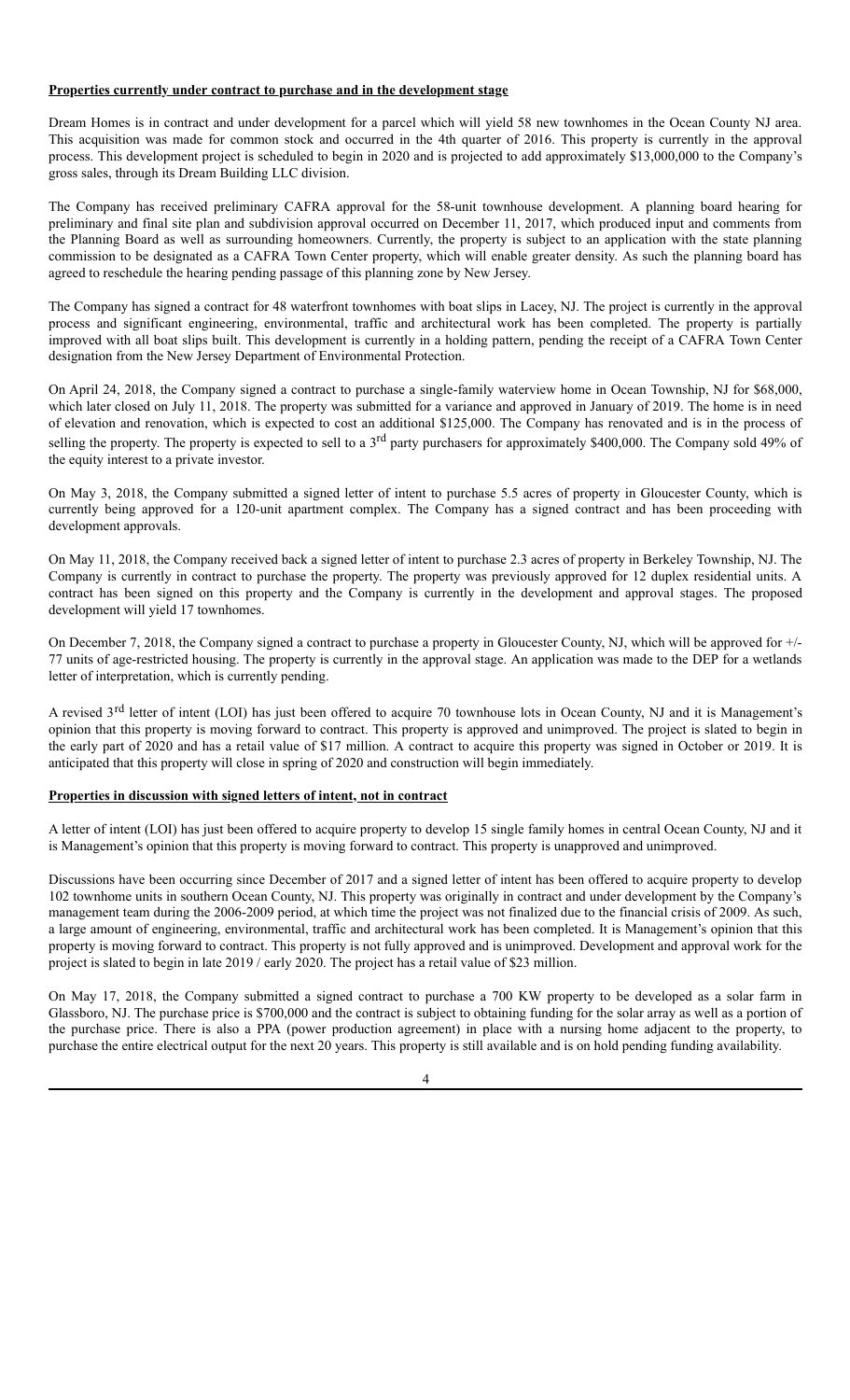These new developments with signed letters of intent, as well as the four developments that are under contract and in development represent over \$108 million in new home construction projects on the books in the next few years. This work will occur over the next 3-4 years and is in addition to the elevation/renovation division of the business. Management is very positive about these new developments, as well as the cutting-edge construction technologies being employed to create healthier, safer, more energy efficient homes.

Dream Homes has experienced solid growth in both the new home and elevation divisions, as well as strong additions to our personnel infrastructure, which are just now beginning to bear fruit. Our new Modular Home Showroom in Little Egg Harbor has also led to an increase in modular traffic and sales, as well as facilitated and increased client selections throughout our entire region.

The Company was awarded the Ocean County Best of the Best Awards for 2017, 2018 & 2019 in two categories (Best Custom Modular Builder and Best Home Improvement Contractor), which has caused significant new awareness and interest from the public. This has led to more showroom traffic, completed estimates and signed contracts. Referrals about Dream Homes are also being generated from many industry professionals, such as architects, engineers and attorneys, who've either had clients with abandoned projects or simply want to retain Dream due to superior performance and reliability.

The phrase 'The Region's Most Trusted Builder' accurately describes the company and is becoming increasingly well known to homeowners in need of new homes, elevation & renovation work. The management team has never failed to complete a project in over 24 years in the industry.

The Company's business model over the last year has been focused on increasing the new home and new development portion of our business, until it represents 50% - 70% of our entire revenue stream, from the current level of 20%. New home development has a much greater scalability and growth potential than elevation/renovation work. The Company has enjoyed steady growth in the renovation/elevation portion of the company and anticipates that by year end 2018 each part of the company (new homes and elevation work) will represent 50% of total revenue. By mid-year 2019, new home construction and development should represent over 70% of revenue.

Management hopes for steady growth in all segments of the company, since the rebuilding process will occur over the next 15-20 years. The combined total number of homes affected by Storm Sandy that will need to be raised or demolished and rebuilt is in excess of 30,000 homes, of which less than 10,000 have been rebuilt. This remaining combined market for new construction and elevation projects in the Company's market area is estimated to be in the range of \$3.4 billion dollars. The company anticipates being able to efficiently address 5% - 10% of this market. Dream Homes' potential operations include the development and sale of a variety of residential communities, including construction of semi-custom homes, entry-level and first time move-up single-family and multifamily homes.

Among the Company's other assets that are currently held, are the rights to operate the educational construction seminar known as "Dream Homes Nearly Famous Rebuilding Seminar", as well as the informational blog known as the "Dream Homes Rebuilding Blog."

The Nearly Famous Rebuilding Seminar is held at several times throughout the year, and is a powerful educational tool for homeowners who need of rebuilding or renovations. This seminar has been presented steadily since early 2013, and is designed to educate and assist homeowners in deciphering the confusion about planning and executing complex residential construction projects.

Due to the opportunities afforded by the market conditions, Dream Homes and Development Corporation as well as Dream Building LLC, which operates as a wholly owned subsidiary of Dream, will continue to pursue opportunities in the construction and real estate field, specifically in new home construction, home elevations and renovations.

5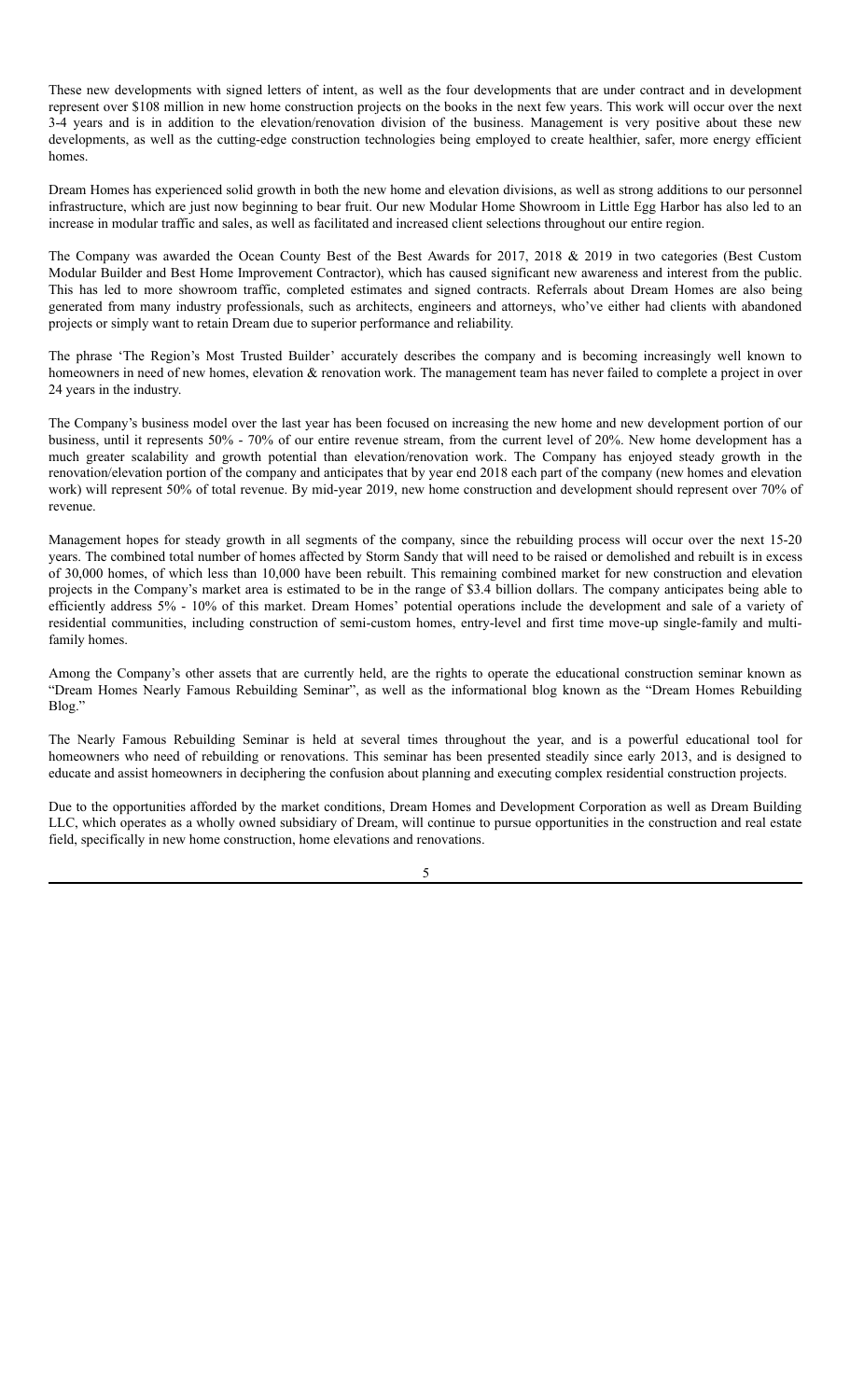### **RESULTS OF OPERATIONS – DREAM HOMES & DEVELOPMENT CORPORATION**

The summary below should be referenced in connection with a review of the following discussion of our results of operations for the nine months ended September 30, 2019 and 2018.

#### **STATEMENTS OF OPERATIONS Unaudited**

|                                                                                                                     | Nine months ended<br>September 30, 2019 |            | Nine months ended<br>September 30, 2018 |            |
|---------------------------------------------------------------------------------------------------------------------|-----------------------------------------|------------|-----------------------------------------|------------|
|                                                                                                                     |                                         | Unaudited  |                                         | Unaudited  |
| Revenue:                                                                                                            |                                         |            |                                         |            |
| Construction contracts                                                                                              | \$                                      | 2,095,417  | $\mathbb{S}$                            | 1,927,457  |
| Total revenue                                                                                                       |                                         | 2,095,417  |                                         | 1,927,457  |
| Cost of construction contracts                                                                                      |                                         | 1,399,922  |                                         | 1,179,785  |
| Gross profit                                                                                                        |                                         | 695,495    |                                         | 747,672    |
| <b>Operating Expenses:</b>                                                                                          |                                         |            |                                         |            |
| Selling, general and administrative, including stock based compensation of \$<br>110,194 and \$86,774, respectively |                                         | 760,954    |                                         | 700,535    |
| Depreciation expense                                                                                                |                                         | 4,576      |                                         | 3,684      |
| Total operating expenses                                                                                            |                                         | 765,530    |                                         | 704,219    |
| Income (loss) from operations                                                                                       |                                         | (70,035)   |                                         | 43,453     |
| Other expenses (income):                                                                                            |                                         |            |                                         |            |
| Cancellation of debt                                                                                                |                                         | (12,000)   |                                         |            |
| Interest expense                                                                                                    |                                         | 1,470      |                                         |            |
| Total other expenses (income)                                                                                       |                                         | (10, 530)  |                                         |            |
| Net income (loss) before income taxes                                                                               |                                         | (59, 505)  |                                         | 43,453     |
| Provision for income tax (expense)                                                                                  |                                         | (15,206)   |                                         |            |
| Net income (loss)                                                                                                   | \$                                      | (74, 711)  | $\sqrt{3}$                              | 43,453     |
| Basic and diluted income (loss) per common share                                                                    | $\boldsymbol{\mathsf{S}}$               | $(.00)$ \$ |                                         | .00        |
| Weighted average common shares outstanding-basic and diluted                                                        |                                         | 24,915,346 |                                         | 24,200,953 |

#### **Results of Operations - Comparison for the nine months ended September 30, 2019 and 2018.**

#### *Revenues*

For the nine months ended September 30, 2019 and 2018, revenues were \$2,095,41 and \$1,927,457 respectively. The increase in revenue of \$16,960, was due to new contracts.

#### *Cost of Sales*

For the nine months ended September 30, 2019 and 2018, cost of construction contracts were \$1,399,922 and \$1,179,785, respectively. This increase of \$220,137 was due mainly to increased production.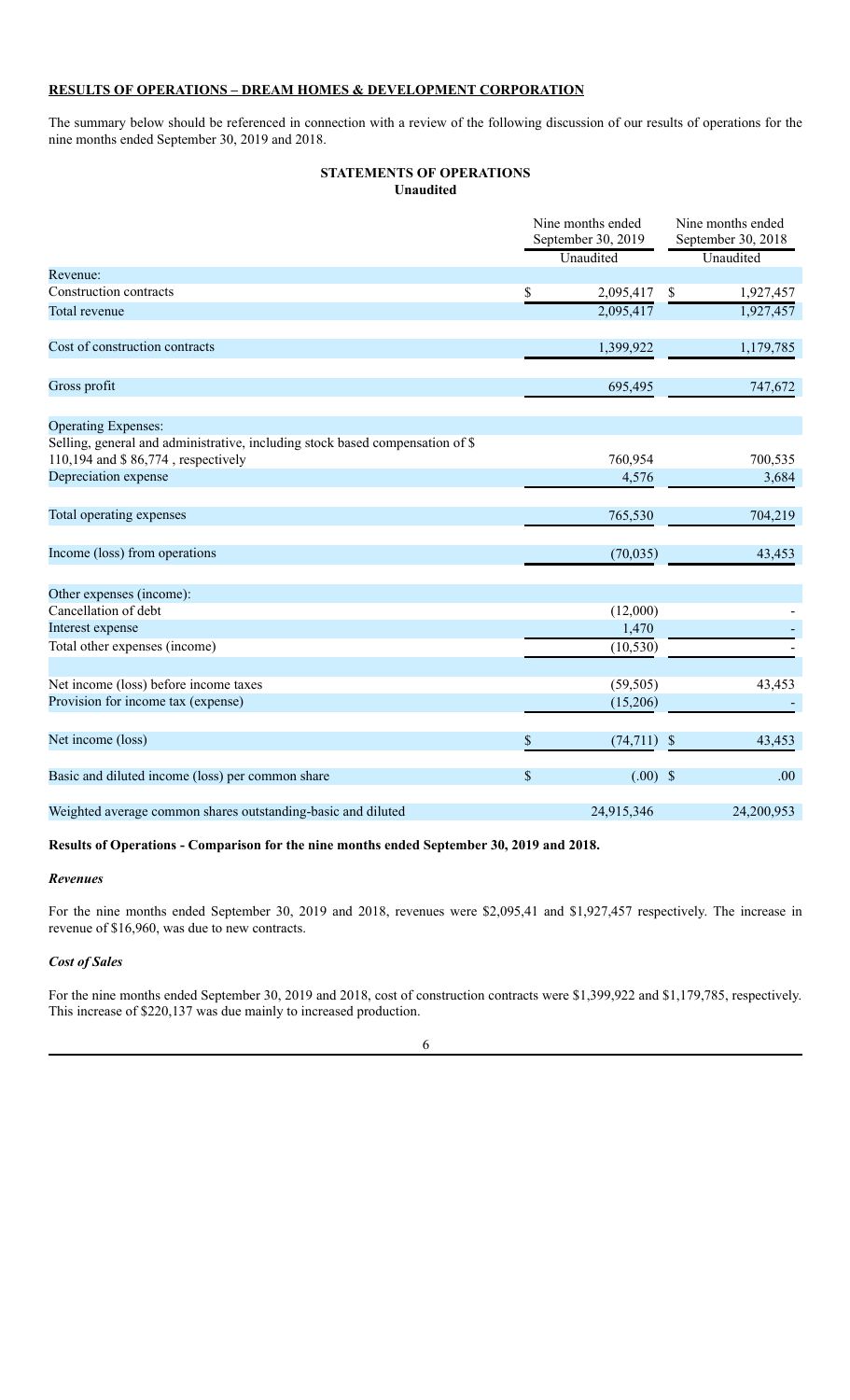#### *Operating Expenses*

Operating expenses increased \$61,311 from \$704,219 in 2018 to \$765,530 in 2019.

#### **Liquidity and Capital Resources**

As of September 30, 2019 and December 31, 2018, our cash balance was \$54,395 and \$118,687, respectively, total assets were \$1,078,961 and \$979,650, respectively, and total current liabilities amounted to \$641,438 and \$665,610, respectively, including loans payable to related parties of \$54,352 and \$52,243, respectively. As of September 30, 2019 and December 31, 2018, the total stockholders' equity was \$437,523 and \$314,040, respectively. We may seek additional capital to fund potential costs associated with expansion and/or acquisitions.

#### *Inflation*

The impact of inflation on the costs of our company, and the ability to pass on cost increases to its subscribers over time is dependent upon market conditions. We are not aware of any inflationary pressures that have had any significant impact on our operations since inception, and we do not anticipate that inflationary factors will have a significant impact on future operations.

#### **OFF-BALANCE SHEET ARRANGEMENTS**

We do not maintain off-balance sheet arrangements nor do we participate in non-exchange traded contracts requiring fair value accounting treatment.

#### <span id="page-23-0"></span>**Item 3. Quantitative and Qualitative Disclosures About Market Risk.**

Not applicable.

#### <span id="page-23-1"></span>**Item 4. Controls and Procedures.**

#### *Disclosure Controls and Procedures*

The Company has adopted and maintains disclosure controls and procedures that are designed to provide reasonable assurance that information required to be disclosed in the reports filed under the Exchange Act, such as this Form 10-Q, is collected, recorded, processed, summarized and reported within the time periods specified in the rules of the Securities and Exchange Commission. The Company's disclosure controls and procedures are also designed to ensure that such information is accumulated and communicated to management to allow timely decisions regarding required disclosure. As required under Exchange Act Rule 13a-15, the Company's management, including the Principal Executive Officer and Principal Financial Officer, has conducted an evaluation of the effectiveness of disclosure controls and procedures as of the end of the period covered by this report. Based upon that evaluation, the Company's President concluded that the Company's disclosure controls and procedures are not effective to ensure that information required to be disclosed by the Company in the reports that the Company files or submits under the Exchange Act, is recorded, processed, summarized and reported, within the time periods specified in the SEC's rules and forms, and that such information is accumulated and communicated to the Company's management, including the Company's President, as appropriate, to allow timely decisions regarding required disclosure.

#### **PART II - OTHER INFORMATION**

#### <span id="page-23-3"></span><span id="page-23-2"></span>**Item 1. Legal Proceedings.**

None.

#### <span id="page-23-4"></span>**Item 2. Unregistered Sales of Equity Securities and Use of Proceeds.**

None.

7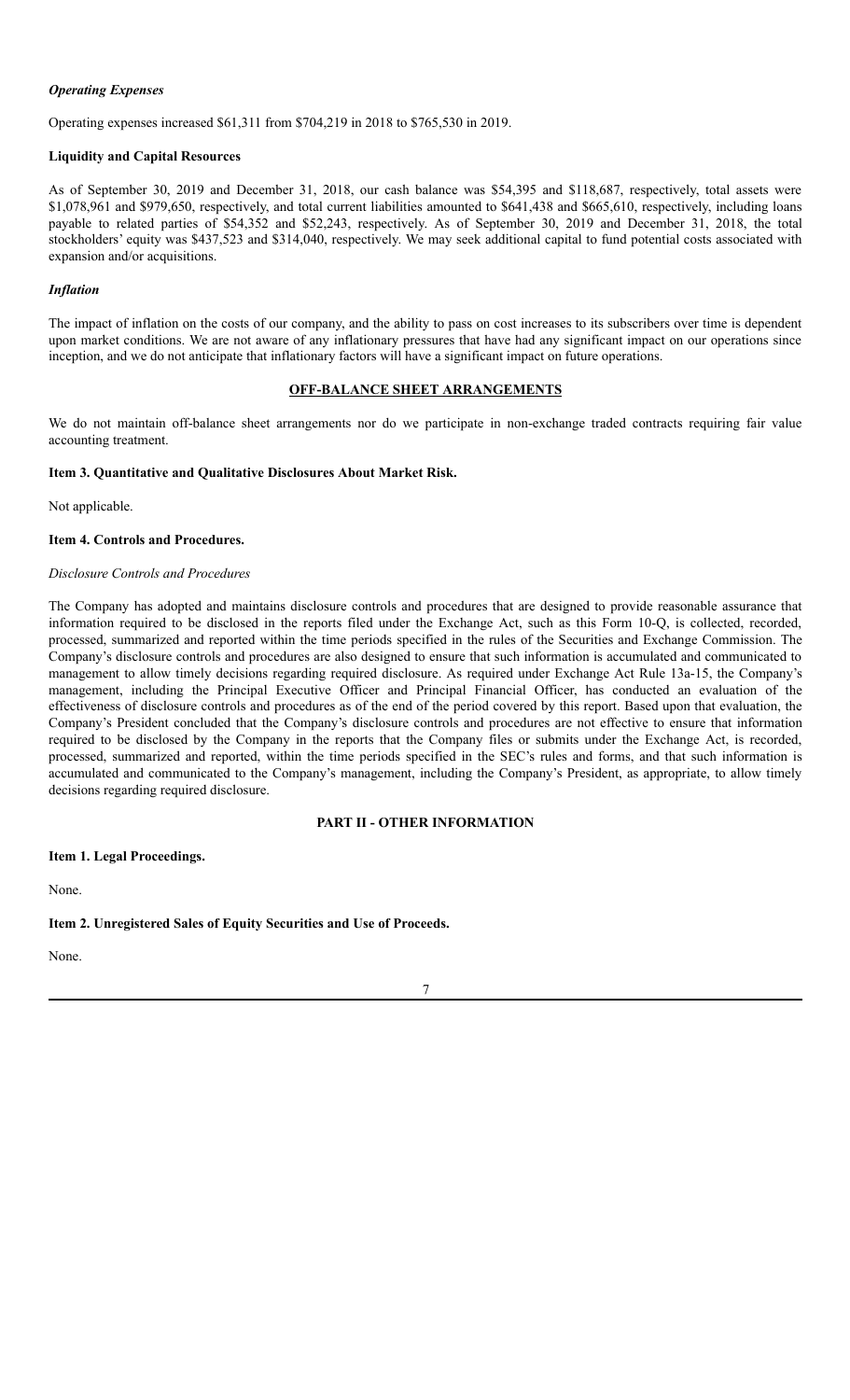#### <span id="page-24-0"></span>**Item 3. Defaults upon Senior Securities.**

None.

<span id="page-24-1"></span>**Item 4. Mine Safety Disclosure**

Not Applicable.

<span id="page-24-2"></span>**Item 5. Other Information.**

None.

<span id="page-24-3"></span>

|  | Item 6. Exhibits. |
|--|-------------------|
|--|-------------------|

#### **The following exhibits are included with this filing:**

3.1\* Articles of [Incorporation](http://www.sec.gov/Archives/edgar/data/1518336/000151833611000003/exhibit_3articlesofincorpora.htm) (Form S-1 Registration No. 333-174674 filed June 2, 2011).

3.2\* By-laws (Form S-1 [Registration](http://www.sec.gov/Archives/edgar/data/1518336/000151833611000003/bylaws.htm) No. 333-174674 filed June 2, 2011).

4.1\* Specimen Stock Certificate (Form S-1 [Registration](http://www.sec.gov/Archives/edgar/data/1518336/000151833611000003/ex4samplestockcert.htm) No. 333-174674 filed June 2, 2011).

10.1\* Intellectual Property Purchase Agreement (Form S-1 [Registration](http://www.sec.gov/Archives/edgar/data/1518336/000151833611000003/agreementwithterrareip.htm) No. 333-174674 filed June 2, 2011).

10.2\* Consulting Agreement with William [Kazmierczak](http://www.sec.gov/Archives/edgar/data/1518336/000151833611000003/ex_101kazmierczackagreement0.htm) 5-22-2010 (Form S-1 Registration No. 333-174674 filed June 2, 2011).

31.1 [Sarbanes-Oxley](http://compliance-sec.com/secfilings/company/VRTR/link_files/2020/01-23-2020/Form10-Q(01-23-2020)DreamHomesandDevelopmentCorp/ex31-1.htm) Section 302 certification by Vincent Simonelli

32.2 [Sarbanes-Oxley](http://compliance-sec.com/secfilings/company/VRTR/link_files/2020/01-23-2020/Form10-Q(01-23-2020)DreamHomesandDevelopmentCorp/ex32-1.htm) Section 906 certification by Vincent Simonelli

\* Previously filed and Incorporated by reference.

8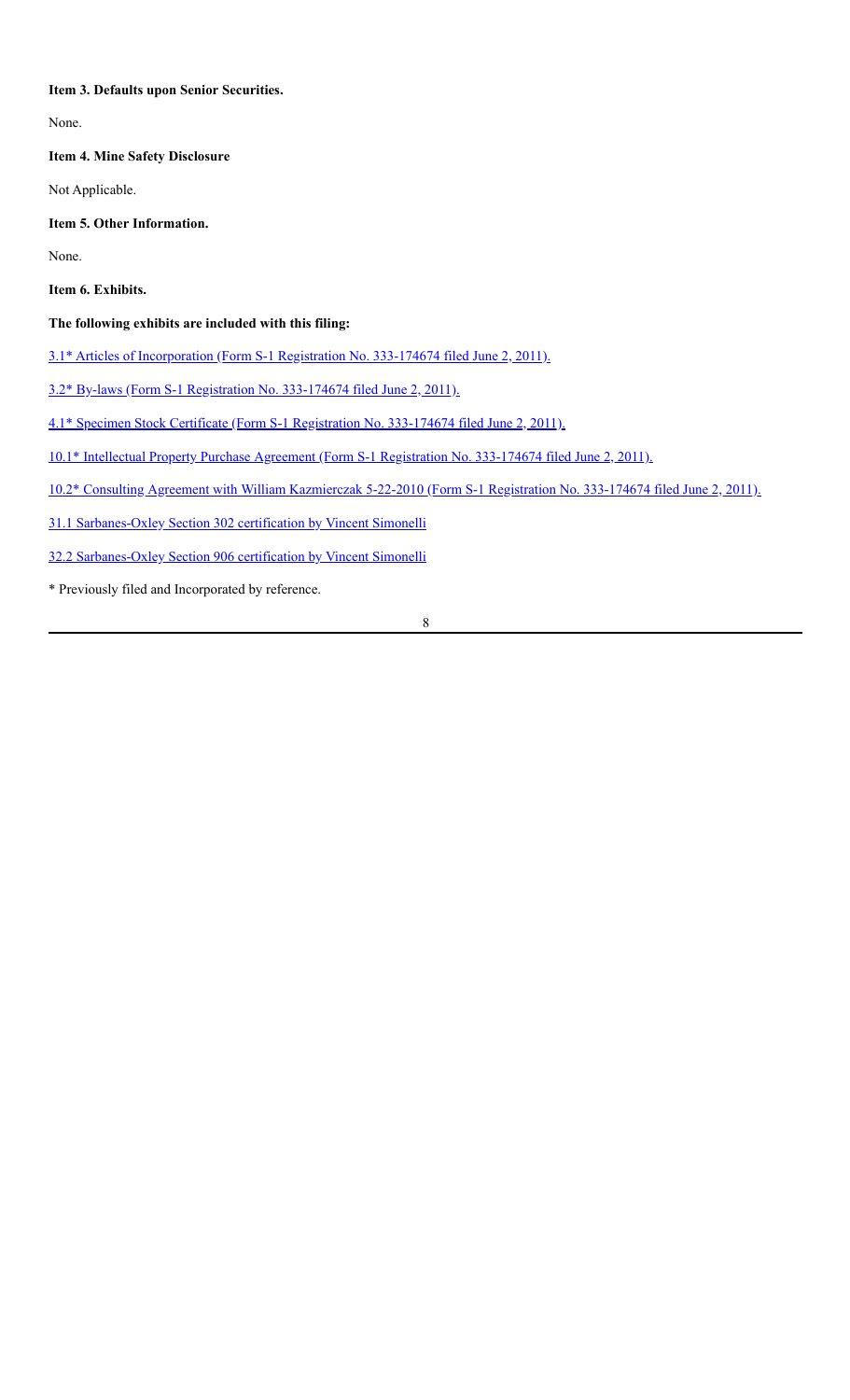### **SIGNATURES**

<span id="page-25-0"></span>Pursuant to the requirements of Section 13(a) or 15(d) of the Securities Exchange Act of 1934, the Registrant has duly caused this report to be signed on behalf by the undersigned; duly authorized.

#### Date: January 23, 2020 **Dream Homes & Development Corporation**

By: */s/ Vincent Simonelli* Vincent Simonelli Chief Executive Officer and Chief Financial Officer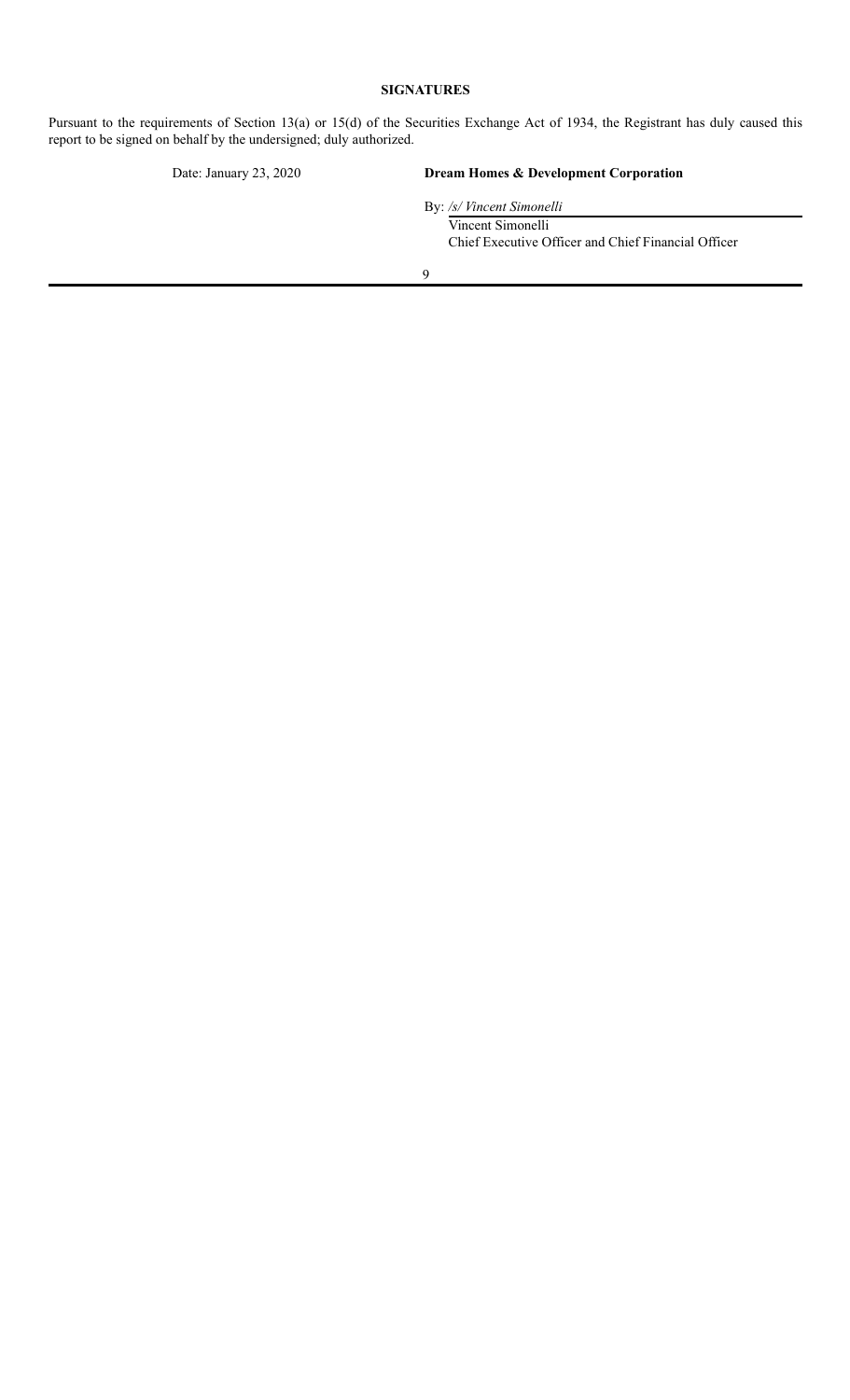### **CERTIFICATIONS**

I, Vincent C. Simonelli, certify that:

1. I have reviewed this quarterly report of Dream Homes & Development Corporation.;

2. Based on my knowledge, this report does not contain any untrue statement of a material fact or omit to state a material fact necessary to make the statements made, in light of the circumstances under which such statements were made, not misleading with respect to the period covered by this report;

3. Based on my knowledge, the financial statements, and other financial information included in this report, fairly present in all material respects the financial condition, results of operations and cash flows of the issuer as of, and for, the periods presented in this report;

4. The issuer's other certifying officer(s) and I are responsible for establishing and maintaining disclosure controls and procedures (as 4efined in Exchange Act Rules 13a-15(e) and 15d-15(e)) and internal control over financial reporting (as defined in Exchange Act Rules 13a-15(f) and 15d-15(f)) for the issuer and have:

(a) Designed such disclosure controls and procedures, or caused such disclosure controls and procedures to be designed under our supervision, to ensure that material information relating to the issuer, including its consolidated subsidiaries, is made known to us by others within those entities, particularly during the period in which this report is being prepared;

(b) Designed such internal control over financial reporting, or caused such internal control over financial reporting to be designed under our supervision, to provide reasonable assurance regarding the reliability of financial reporting and the preparation of financial statements for external purposes in accordance with generally accepted accounting principles;

(c) Evaluated the effectiveness of the issuer's disclosure controls and procedures and presented in this report our conclusions about the effectiveness of the disclosure controls and procedures, as of the end of the period covered by this report based on such evaluation; and

(d) Disclosed in this report any change in the issuer's internal control over financial reporting that occurred during the issuer's most recent fiscal quarter (the issuer's fourth fiscal quarter in the case of an annual report) that has materially affected, or is reasonably likely to materially affect, the issuer's internal control over financial reporting; and

5. The issuer's other certifying officer(s) and I have disclosed, based on our most recent evaluation of internal control over financial reporting, to the issuer's auditors and the audit committee of the issuer's board of directors (or persons performing the equivalent functions):

(a) All significant deficiencies and material weaknesses in the design or operation of internal control over financial reporting which are reasonably likely to adversely affect the issuer's ability to record, process, summarize and report financial information; and

(b) Any fraud, whether or not material, that involves management or other employees who have a significant role in the issuer's internal control over financial reporting.

Date: January 23, 2020

*/s/ Vincent C. Simonelli* CEO and CFO